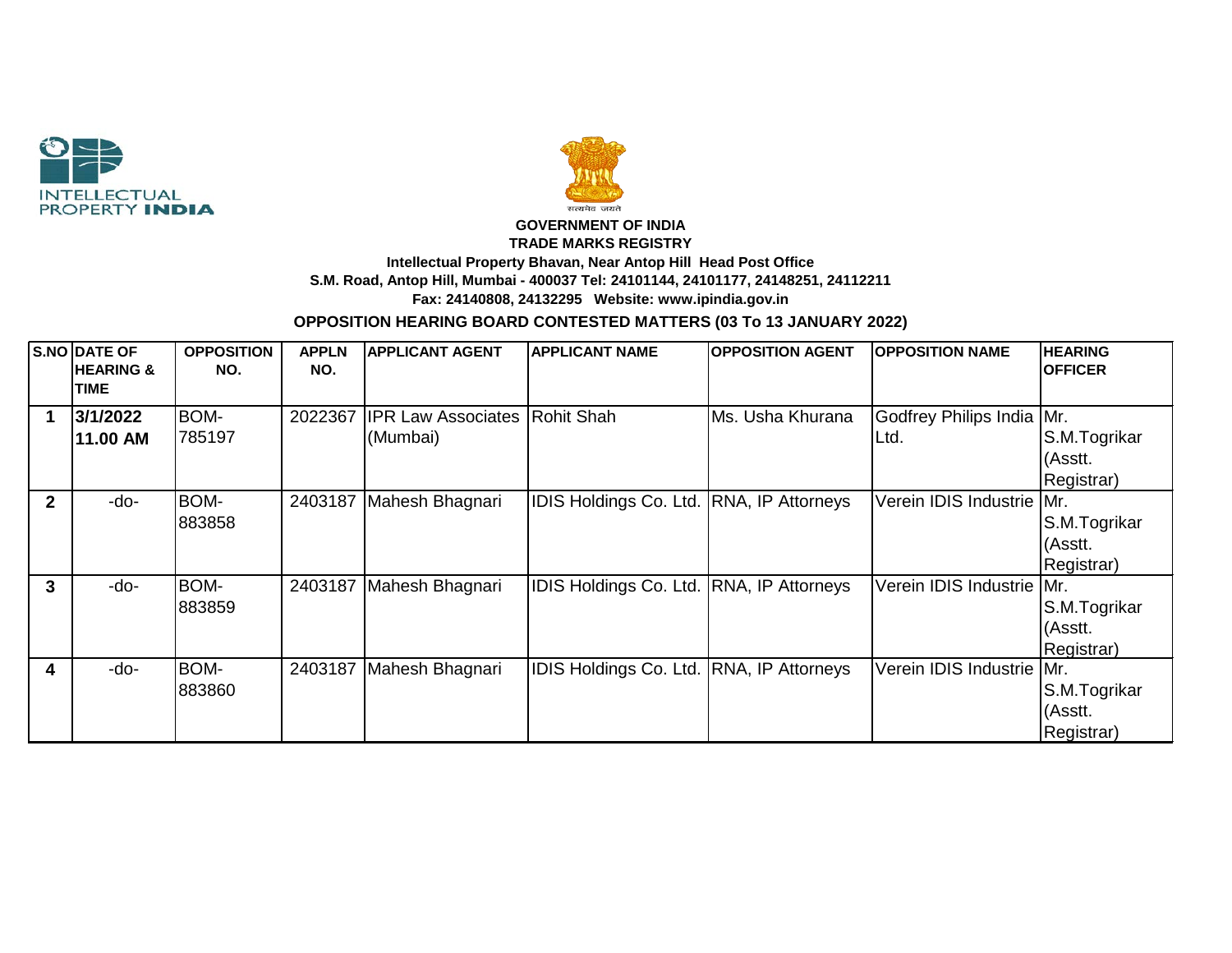| 5              | -do- | BOM-<br>755356 | 1637769 | Varikasery &<br>Varikasery        | <b>Patel Kantilal</b><br>Shankarlal                 | <b>Anand And Anand</b>                | <b>Kellogg Company</b>                     | Mr.<br>S.M.Togrikar<br>(Asstt.                             |
|----------------|------|----------------|---------|-----------------------------------|-----------------------------------------------------|---------------------------------------|--------------------------------------------|------------------------------------------------------------|
| 6              | -do- | BOM-<br>741567 | 1637207 | Varikasery &<br>Varikasery        | Nirmal Umesh Khetia                                 | Lall & Sethi                          | Cadbury India Ltd.                         | Registrar)<br>Mr.<br>S.M.Togrikar<br>(Asstt.<br>Registrar) |
| $\overline{7}$ | -do- | BOM-<br>755156 | 1633485 | IR.K. Dewan & Co.                 | Amit Namedorao<br>Nikam                             | Loyal Registration<br><b>Services</b> | Lotus Herbals Ltd.                         | Mr.<br>S.M.Togrikar<br>(Asstt.<br>Registrar)               |
| 8              | -do- | BOM-<br>742550 | 1633848 |                                   | Aristo<br>Pharmaceuticals<br><b>Private Limited</b> | Remfry & Sagar                        | <b>DSM IP Assets B.V.</b>                  | Mr.<br>S.M.Togrikar<br>(Asstt.<br>Registrar)               |
| 9              | -do- | BOM-<br>774697 | 1626732 |                                   | Cipla Limited                                       |                                       | Medley<br>Pharmaceuticals Ltd.             | Mr.<br>S.M.Togrikar<br>(Asstt.<br>Registrar)               |
| 10             | -do- | BOM-<br>753993 | 1631915 |                                   | <b>Rohit Dhansuk Mistry</b>                         | <b>Anand And Anand</b>                | <b>Tyco Thermal</b><br><b>Controls LLC</b> | Mr.<br>S.M.Togrikar<br>(Asstt.<br>Registrar)               |
| 11             | -do- | BOM-<br>720468 | 1432511 | Makhija &<br>Associates           | Sanjeev Balwant<br><b>Deshmukh</b>                  | G.S. Rijhwani & Co.                   | Vijayshree Stationery<br>Mart              | Mr. N.Babu<br>(Dy.Registrar)                               |
| 12             | -do- | BOM-<br>747151 | 1710213 | Sanjeev Niphadkar<br>& Associates | Kaycee Industries<br>Limited                        | Sharma &<br>Associates                | <b>Action Batteries Pvt.</b><br>Ltd.       | Mr. N.Babu<br>(Dy.Registrar)                               |
| 13             | -do- | BOM-<br>755337 | 1626726 | V.G. Parulkar                     | Cipla Limited                                       | <b>Anand And Anand</b>                | <b>Gilead Sciences</b><br>INC.             | Mr. N.Babu<br>(Dy.Registrar)                               |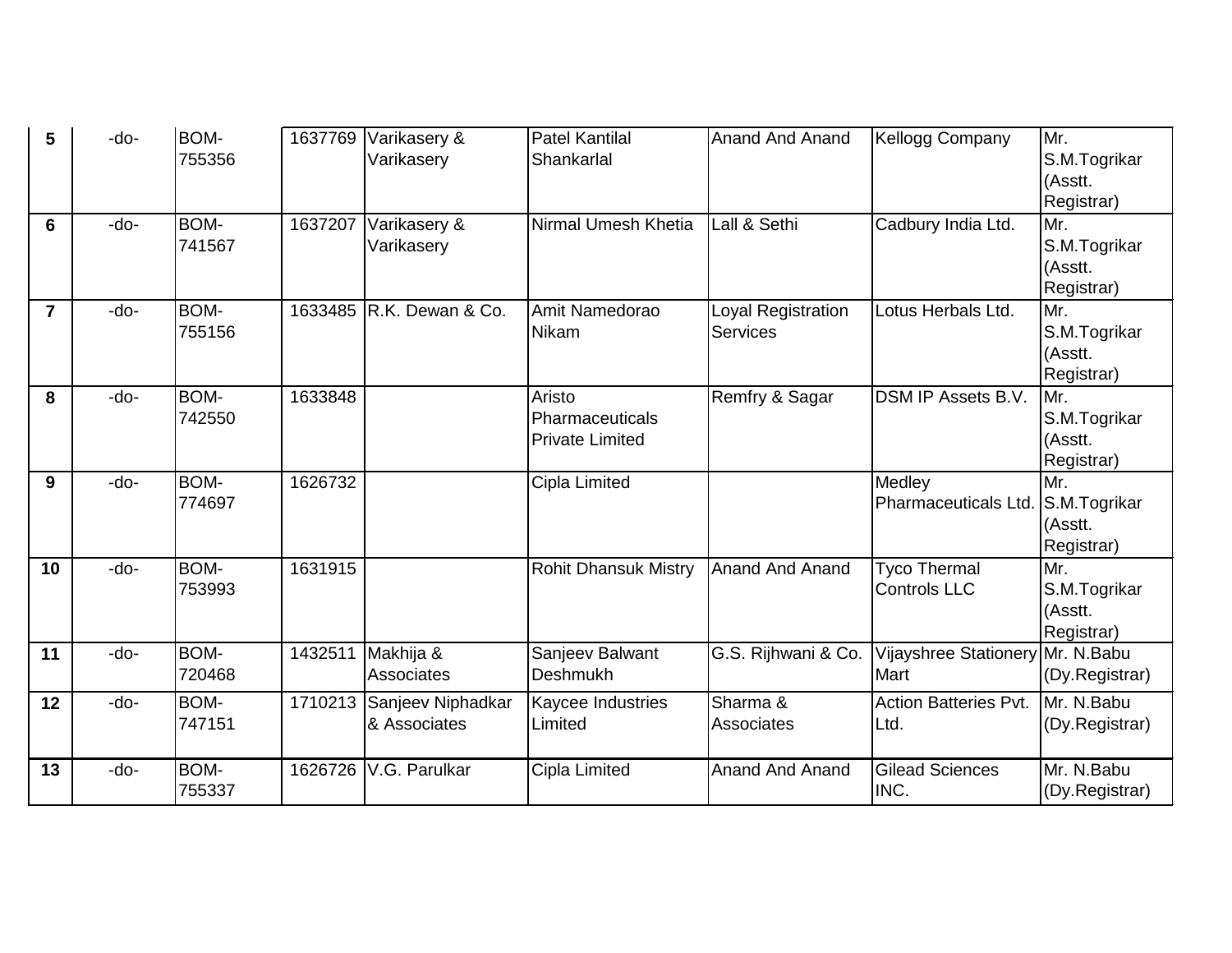| 14 | -do-                   | BOM-<br>739719 | 1625793 | Veena C. Gvalani                   | Chandra Bhagat<br>Pharma Pvt. Ltd.                     | Lall & Sethi                   | Aeterna Zentaris<br><b>GMBH</b>               | Mr. N.Babu<br>(Dy.Registrar)                 |
|----|------------------------|----------------|---------|------------------------------------|--------------------------------------------------------|--------------------------------|-----------------------------------------------|----------------------------------------------|
| 15 | -do-                   | BOM-<br>747149 | 1710216 | Sanjeev Niphadkar<br>& Associates  | <b>Kaycee Industries</b><br>Limited                    | Sharma &<br>Associates         | <b>Action Batteries Pvt.</b><br>Ltd.          | Mr. N.Babu<br>(Dy.Registrar)                 |
| 16 | -do-                   | BOM-<br>760564 | 1627565 | <b>J.P.</b> Associates<br>Advocate | Pradeep Kumar Gupta Anand And Anand                    |                                | Aggarwal Zarda<br>Factory Pvt.Ltd.            | Mr. N.Babu<br>(Dy.Registrar)                 |
| 17 | -do-                   | BOM-<br>760473 | 1633924 | Legasis Partners                   | Decorate & Celebrate<br><b>Hi-Lite Private Limited</b> | D.P. Ahuja & Co.               | Duck And Cover<br><b>Clothing Limited</b>     | Mr. N.Babu<br>(Dy.Registrar)                 |
| 18 | -do-                   | BOM-<br>226001 | 1247650 | G.S. Rijhwani & Co.                | Sandeep Manudhane                                      | Lex Orbis                      | <b>Educational Testing</b><br><b>Services</b> | Mr. N.Babu<br>(Dy.Registrar)                 |
| 19 | -do-                   | BOM-<br>728753 | 1440677 | Varikasery &<br>Varikasery         | Shayamsunder<br>Chandak                                | Law & Prudence                 | Jyothy Laboratories<br>Limited                | Mr. N.Babu<br>(Dy.Registrar)                 |
| 20 | 04/01/2022<br>11.00 AM | BOM-<br>757430 | 1684294 | Varikasery Law &<br><b>Marks</b>   | Rajkumar T. Jawarani                                   | Srinath Srinivasan             | Gandhimathi<br><b>Appliances Limited</b>      | Mr.<br>S.M.Togrikar<br>(Asstt.<br>Registrar) |
| 21 | -do-                   | BOM-<br>756001 | 1685575 | Varikasery &<br>Varikasery         | <b>Mercury Healthcare</b><br>Pvt.Ltd.                  | Vishesh &<br><b>Associates</b> | <b>Alkem Laboratories</b><br>Ltd.             | Mr.<br>S.M.Togrikar<br>(Asstt.<br>Registrar) |
| 22 | -do-                   | BOM-<br>752923 | 1685797 |                                    | Shankar Batra                                          | P.K. Arora                     | Asha Oil Industries                           | Mr.<br>S.M.Togrikar<br>(Asstt.<br>Registrar) |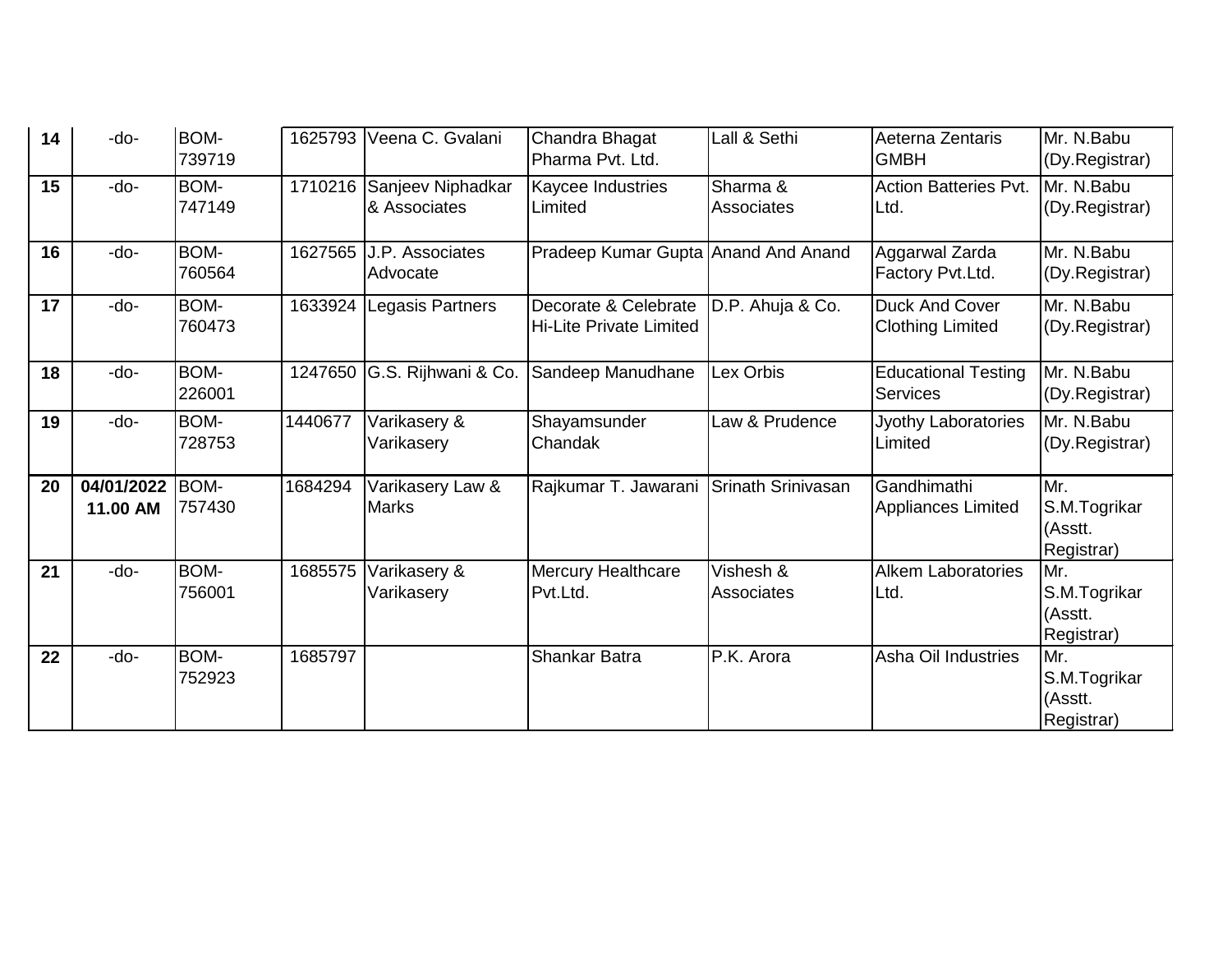| 23 | -do-   | <b>BOM-</b> | 1686068 |                             | Aristo                         | S.S. Datta &           | Tega Industries Ltd.      | Mr.                   |
|----|--------|-------------|---------|-----------------------------|--------------------------------|------------------------|---------------------------|-----------------------|
|    |        | 741607      |         |                             | Pharmaceuticals                | Associates             |                           | S.M.Togrikar          |
|    |        |             |         |                             | <b>Private Limited</b>         |                        |                           | (Asstt.               |
|    |        |             |         |                             |                                |                        |                           | Registrar)            |
| 24 | -do-   | BOM-        |         | 1684155 Mulla & Mulla &     | Mid-Day Multimedia             | P.K. Arora             | <b>Kishlay Snacks</b>     | Mr.                   |
|    |        | 741733      |         | Craigie Blunt &             | Limited                        |                        | Products                  | S.M.Togrikar          |
|    |        |             |         | Caroe                       |                                |                        |                           | (Asstt.<br>Registrar) |
| 25 | $-do-$ | BOM-        |         | 1638667 R.K. Dewan & Co.    | <b>Skyline Millars Limited</b> | Indus Law,             | <b>Skyline</b>            | Mr.                   |
|    |        | 741197      |         |                             |                                | Advocates              | <b>Constructions And</b>  | S.M.Togrikar          |
|    |        |             |         |                             |                                |                        | Housing Pvt. Ltd.         | (Asstt.               |
|    |        |             |         |                             |                                |                        |                           | Registrar)            |
| 26 | $-do-$ | BOM-        |         | 1686515 Varikasery Law &    | Mr. Laherikant S.              | <b>Anand And Anand</b> | <b>ADT Services AG</b>    | Mr.                   |
|    |        | 755338      |         | <b>Marks</b>                | <b>Bhadra</b>                  |                        |                           | S.M.Togrikar          |
|    |        |             |         |                             |                                |                        |                           | (Asstt.               |
|    |        |             |         |                             |                                |                        |                           | Registrar)            |
| 27 | -do-   | <b>BOM-</b> | 1687527 |                             | Abdul Aziz S/O Abdul           | Giri & Company         | P.P. Jewellers Pvt.       | Mr.                   |
|    |        | 758531      |         |                             | Kadar                          |                        | Ltd.                      | S.M.Togrikar          |
|    |        |             |         |                             |                                |                        |                           | (Asstt.<br>Registrar) |
| 28 | -do-   | BOM-        |         | 1638666 R.K. Dewan & Co.    | <b>Skyline Millars Limited</b> | Puthran &              | <b>Skyline Builders</b>   | Mr.                   |
|    |        | 743278      |         |                             |                                | Associates             |                           | S.M.Togrikar          |
|    |        |             |         |                             |                                |                        |                           | (Asstt.               |
|    |        |             |         |                             |                                |                        |                           | Registrar)            |
| 29 | $-do-$ | <b>BOM-</b> |         | 1671869 Krislaw Consultants | <b>Dream Walls Paints</b>      | Delhi Registration     | Kamdhenu Ispat            | Mr.                   |
|    |        | 741477      |         |                             | Pvt. Ltd.                      | <b>Services</b>        | Limited                   | S.M.Togrikar          |
|    |        |             |         |                             |                                |                        |                           | (Asstt.               |
|    |        |             |         |                             |                                |                        |                           | Registrar)            |
| 30 | -do-   | BOM-        | 1686860 |                             | Sanjay Sachdev                 | G. Ramji, Advocate     | <b>Eastern Condiments</b> | Mr. N.Babu            |
|    |        | 759530      |         |                             |                                |                        | $(P)$ Ltd.                | (Dy.Registrar)        |
|    |        |             |         |                             |                                |                        |                           |                       |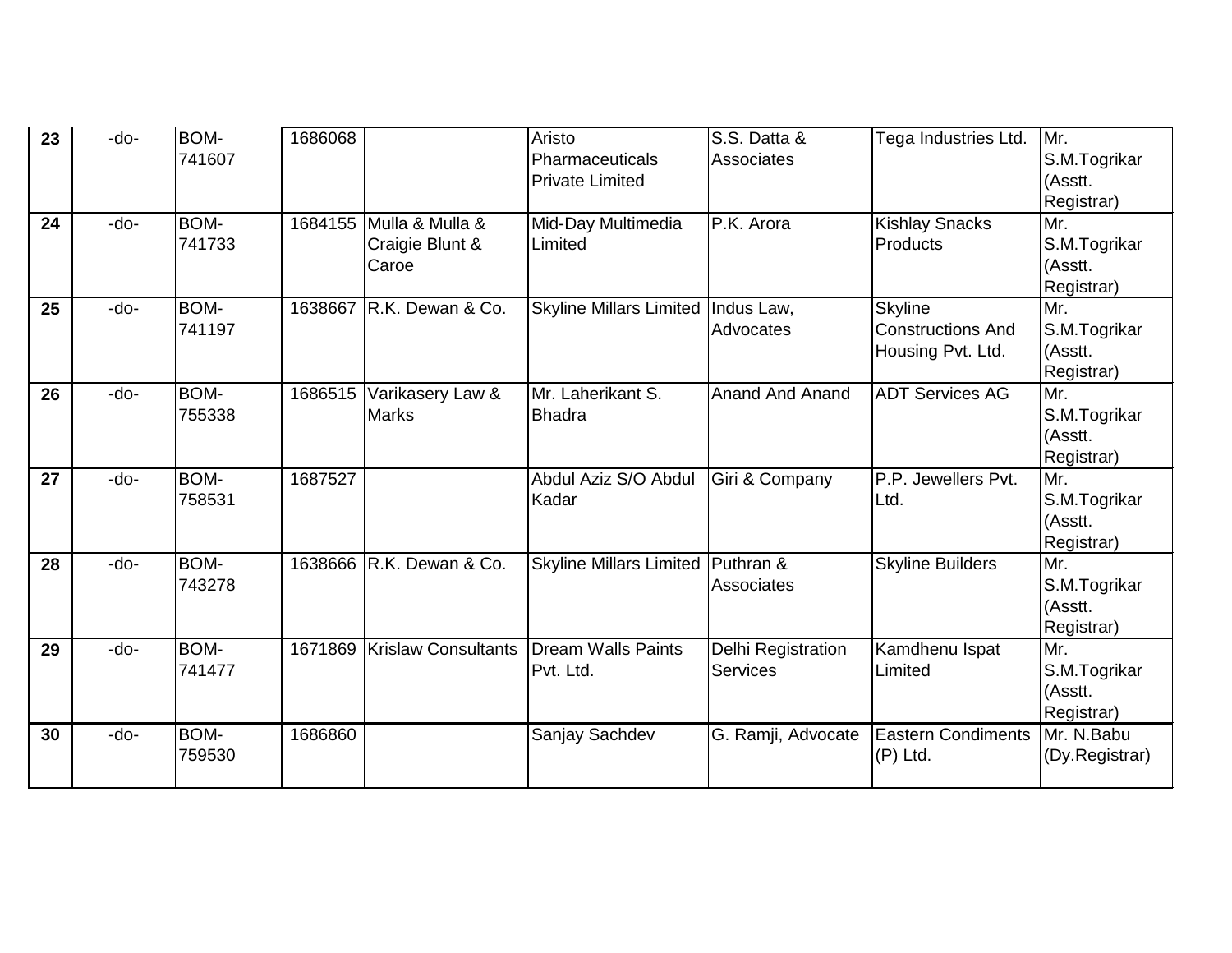| 31 | -do-   | BOM-<br>743242        | 1687837 | International Trade<br>Marks Bureau | Poonam Choksy                                     | <b>Anand And Anand</b>                          | <b>Kellogg Company</b>                                      | Mr. N.Babu<br>(Dy.Registrar)  |
|----|--------|-----------------------|---------|-------------------------------------|---------------------------------------------------|-------------------------------------------------|-------------------------------------------------------------|-------------------------------|
| 32 | -do-   | <b>BOM-</b><br>854974 | 1677810 | Aditya & Associates                 | Rallis India Limited                              | The Acme Company                                | Insecticide India<br>Limited                                | Mr. N.Babu<br>(Dy.Registrar)  |
| 33 | -do-   | BOM-<br>759806        |         | 1681903 R.K. Dewan & Co.            | Bennett, Coleman And Bansal & Company<br>Co. Ltd. |                                                 | Lakshish Group                                              | Mr. N.Babu<br>(Dy.Registrar)  |
| 34 | -do-   | BOM-<br>762313        |         | 1678123 Global Company              | Mr. Puran Choithani                               | Saikrishna &<br>Associates                      | <b>Disney Enterprises</b><br><b>INC</b>                     | Mr. N.Babu<br>(Dy.Registrar)  |
| 35 | -do-   | BOM-<br>741170        | 1679998 |                                     | <b>Biostadt India Limited</b>                     | Nayan J. Rawal                                  | Cadila Healthcare<br>Limited                                | Mr. N.Babu<br>(Dy.Registrar)  |
| 36 | -do-   | BOM-<br>743179        | 1638096 | Varikasery &<br>Varikasery          | Ajcon IT.Com Limited                              | S. Majumdar & Co.                               | <b>Centre For</b><br>Deveopment Of<br>Advanced<br>Computing | Mr. N.Babu<br>(Dy.Registrar)  |
| 37 | -do-   | <b>BOM-</b><br>741195 |         | 1638665 R.K. Dewan & Co.            | <b>Skyline Millars Limited</b>                    | Indus Law.<br>Advocates                         | <b>Skyline</b><br><b>Constructions Pvt.</b><br>Ltd.         | Mr. N.Babu<br>(Dy.Registrar)  |
| 38 | -do-   | BOM-<br>761188        | 1680436 |                                     | S.K. Sarawagi And<br>Co. Pvt. Ltd.                | Goodwill<br><b>Registration Service</b>         | <b>Metal Cutting</b><br>Corporation                         | Mr. N.Babu<br>(Dy.Registrar)  |
| 39 | -do-   | BOM-<br>769439        | 1682733 |                                     | Yunus H. Mithwani                                 | P.K. Arora                                      | Maya Polymers                                               | Mr. N.Babu<br>(Dy.Registrar)  |
| 40 | $-do-$ | BOM-<br>741464        | 1672143 | Global Company                      | Vidur Pharma Pvt. Ltd. L.S. Davar & Co.           |                                                 | Sanofi Pasteur                                              | Mr. N.Babu<br>(Dy.Registrar)  |
| 41 | $-do-$ | BOM-<br>759884        | 1673891 |                                     | Lal Chand C. Jain                                 | <b>Trade Mark</b><br><b>Registration Bureau</b> | <b>Sarvottam Rolling</b><br>Mills (P) Ltd.                  | Mr. N.Babu<br>(Dy.Registrar)  |
| 42 | -do-   | BOM-<br>761421        | 1674226 |                                     | Mohd. Irshad Abdul<br>Haque                       | <b>Krislaw Consultants</b>                      | <b>Devansh Products</b>                                     | Mr. N. Babu<br>(Dy.Registrar) |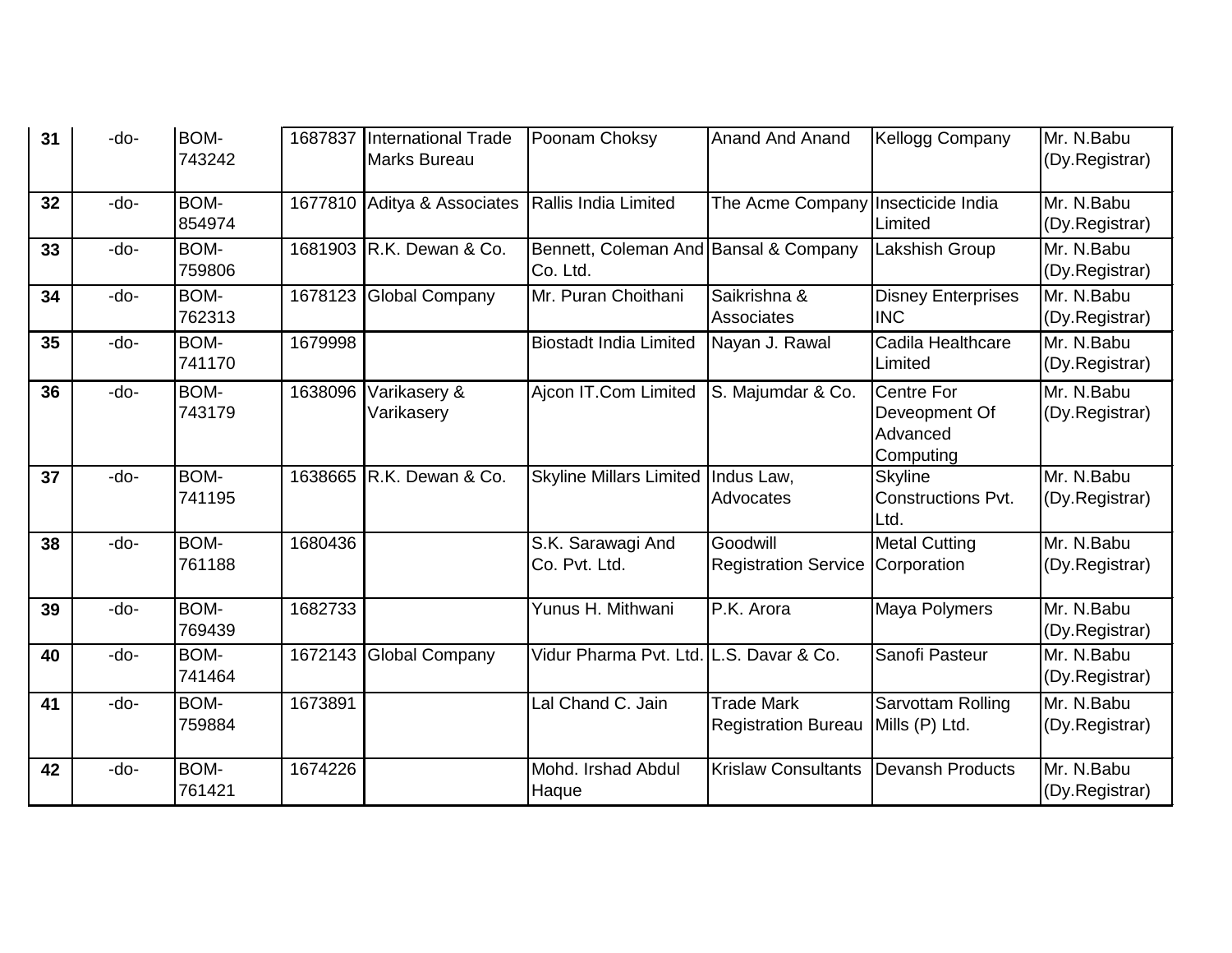| 43 | -do-                 | BOM-<br>743356        | 1674361 |                                        | Ajanta Pharma Limited V. Ravi, Advocate    |                                                | <b>Micro Labs Limited</b>                       | Mr. N.Babu<br>(Dy.Registrar)                 |
|----|----------------------|-----------------------|---------|----------------------------------------|--------------------------------------------|------------------------------------------------|-------------------------------------------------|----------------------------------------------|
| 44 | -do-                 | <b>BOM-</b><br>743238 | 1685782 |                                        | Abhay Dhakad                               | <b>Anand And Anand</b>                         | Boehringer<br>Ingelheim Pharma<br>GMBH & Co KG. | Mr. N.Babu<br>(Dy.Registrar)                 |
| 45 | -do-                 | BOM-<br>743670        | 1670984 |                                        | Vimal Khurana                              | <b>DSK Legal</b>                               | Montblanc Simplo<br><b>GMBH</b>                 | Mr. N.Babu<br>(Dy.Registrar)                 |
| 46 | -do-                 | BOM-<br>742751        | 1679779 | <b>ALG India Law</b><br><b>Offices</b> | Trademarks Holding,<br><b>LLC</b>          | <b>Anand And Anand</b>                         | Avalon Resorts Pvt.<br>Ltd.                     | Mr. N.Babu<br>(Dy.Registrar)                 |
| 47 | -do-                 | BOM-<br>799562        | 1679876 | Arjun T. Bhagat &<br>Co.               | Woodmac (Bombay)<br><b>Private Limited</b> | Remfry & Sagar                                 | Timex Group USA,<br>INC.                        | Mr. N.Babu<br>(Dy.Registrar)                 |
| 48 | -do-                 | BOM-<br>751745        | 1450945 |                                        | <b>Reliance Industries</b><br>Limited      | Madamser & Co.                                 | Avon Cycles Limited                             | Mr. N.Babu<br>(Dy.Registrar)                 |
| 49 | -do-                 | BOM-<br>743236        | 1639451 |                                        | Mr. Dhawal J.<br>Chandan                   | <b>MKC &amp; Associates</b>                    | Rahee Industries<br>Ltd.                        | Mr. N.Babu<br>(Dy.Registrar)                 |
| 50 | -do-                 | BOM-<br>743237        | 1679486 |                                        | Taj Pharmaceuticals<br>Limited             | <b>Anand And Anand</b>                         | Abbott GMBH & Co<br><b>KG</b>                   | Mr. N.Babu<br>(Dy.Registrar)                 |
| 51 | -do-                 | BOM-<br>758918        | 1684452 |                                        | Ambrish Agrawal                            | <b>Anand And Anand</b>                         | Vega Foods PTE<br>LTD.                          | Mr. N.Babu<br>(Dy.Registrar)                 |
| 52 | -do-                 | BOM-<br>745108        | 1684073 |                                        | <b>Goldmedal Electricals</b><br>Pvt. Ltd.  | Kochhar & Co.                                  | <b>Research In Motion</b><br>Limited            | Mr. N.Babu<br>(Dy.Registrar)                 |
| 53 | 5/1/2022<br>11.00 AM | BOM-<br>759611        | 1612356 | G.S. Rijhwani & Co.                    | Vejli Bhai Patel                           | <b>Grover &amp; Associates Kochar Overseas</b> | Pvt. Ltd.                                       | Mr.<br>S.M.Togrikar<br>(Asstt.<br>Registrar) |
| 54 | -do-                 | BOM-<br>735745        | 1609929 | Makhija &<br>Associates                | Kirti Mehta (H.U.F.)                       | Nayan J. Rawal                                 | Cadila Healthcare<br>Limited                    | Mr.<br>S.M.Togrikar<br>(Asstt.<br>Registrar) |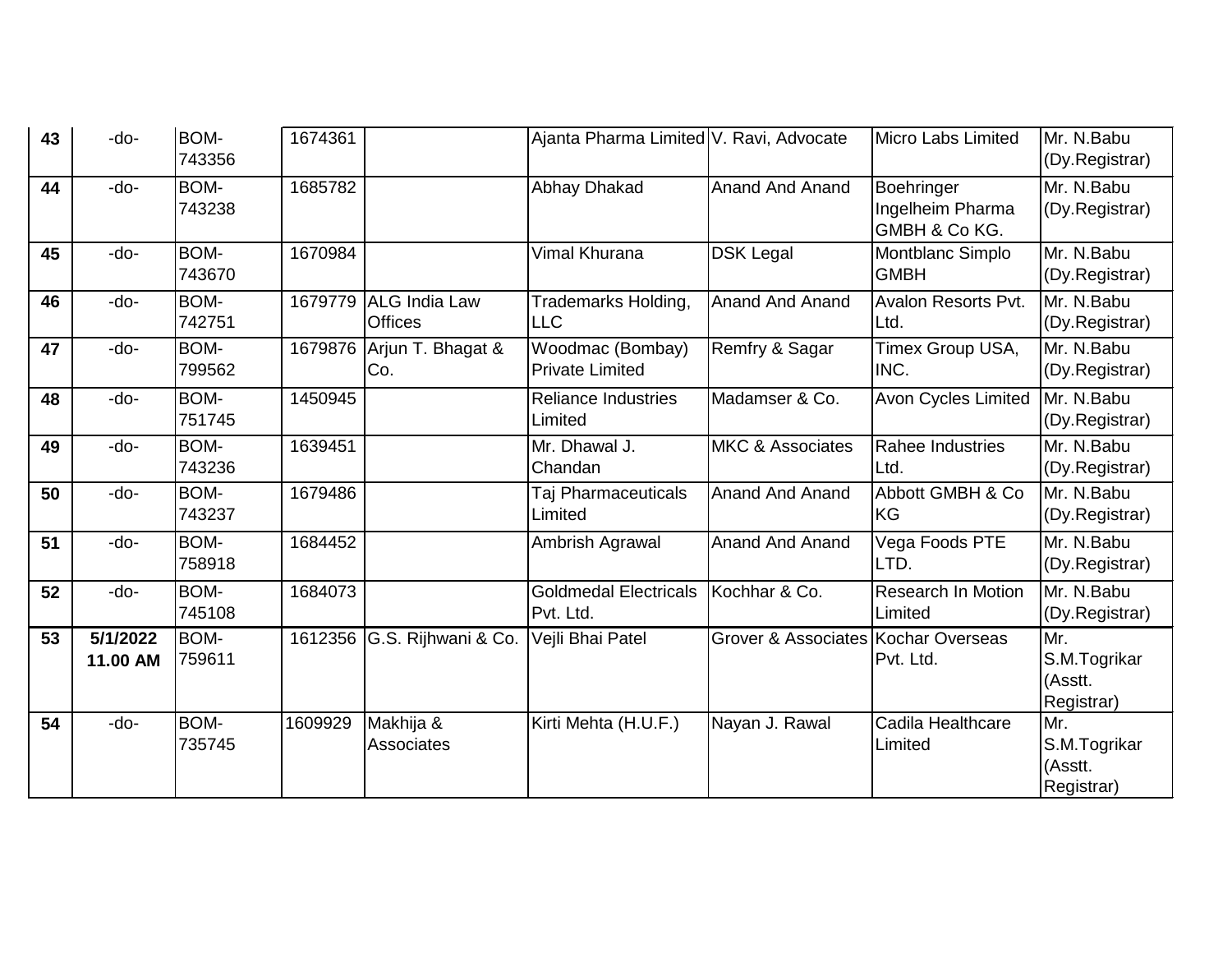| 55 | -do-   | BOM-   | 1611440 |                 | <b>Balkishan Parsram</b>    | <b>Dua Associates</b>             | <b>Virtual Marketing</b> | Mr.               |
|----|--------|--------|---------|-----------------|-----------------------------|-----------------------------------|--------------------------|-------------------|
|    |        | 739268 |         |                 | Navaney                     |                                   | (India) Pvt. Ltd.        | S.M.Togrikar      |
|    |        |        |         |                 |                             |                                   |                          | (Asstt.           |
|    |        |        |         |                 |                             |                                   |                          | Registrar)        |
| 56 | -do-   | BOM-   | 1496446 | Chandrakant &   | Sapat International         |                                   | Ruchi Soya               | Mr.               |
|    |        | 794735 |         | Associate       |                             |                                   | Industries Ltd.          | S.M.Togrikar      |
|    |        |        |         |                 |                             |                                   |                          | (Asstt.           |
|    |        |        |         |                 |                             |                                   |                          | Registrar)        |
| 57 | -do-   | BOM-   | 1496587 | Anil Kumar Giri | <b>Serum Biotec Limited</b> |                                   | <b>VHB Life Sciences</b> | Mr.               |
|    |        | 762176 |         |                 |                             |                                   | Ltd.                     | S.M.Togrikar      |
|    |        |        |         |                 |                             |                                   |                          | (Asstt.           |
|    |        |        |         |                 |                             |                                   |                          | Registrar)        |
| 58 | $-do-$ | BOM-   | 1498951 |                 | Reliance                    | Depenning &                       | Spencers Retail Ltd.     | Mr.               |
|    |        | 762717 |         |                 | Communications              | Depenning                         |                          | S.M.Togrikar      |
|    |        |        |         |                 | Limited                     |                                   |                          | (Asstt.           |
|    |        |        |         |                 |                             |                                   |                          | Registrar)        |
| 59 | -do-   | BOM-   | 1429250 | Ramachandra R.  | Jagdishprasad               | Arjun T. Bhagat &                 | The Bombay Dyeing        | Mr.               |
|    |        | 729038 |         | Mandhane,       | Atmaram Maheshwari          | ICo.                              | & manufacturing Co.      | S.M.Togrikar      |
|    |        |        |         | Advocate        |                             |                                   | Ltd.                     | (Asstt.           |
| 60 | -do-   | BOM-   | 1498195 |                 | Mohd. Yaqoob. Mohd.         | The Acme Company Rahat Industries |                          | Registrar)<br>Mr. |
|    |        | 760503 |         |                 | <b>Babla</b>                |                                   |                          | S.M.Togrikar      |
|    |        |        |         |                 |                             |                                   |                          | (Asstt.           |
|    |        |        |         |                 |                             |                                   |                          | Registrar)        |
| 61 | -do-   | BOM-   | 1494384 |                 | <b>Reliance Blue Magic</b>  | Prathiba M Singh,                 | Dish TV India Ltd.       | Mr.               |
|    |        | 739707 |         |                 | <b>Private Limited</b>      | Advocate                          |                          | S.M.Togrikar      |
|    |        |        |         |                 |                             |                                   |                          | (Asstt.           |
|    |        |        |         |                 |                             |                                   |                          | Registrar)        |
| 62 | -do-   | BOM-   | 1609930 | Makhija &       | Gujarat Liqui               | R.R. Shah & Co.                   | Torrent                  | Mr.               |
|    |        | 751662 |         | Associates      | Pharmacaps Pvt. Ltd.        |                                   | Pharmaceuticals Ltd.     | S.M.Togrikar      |
|    |        |        |         |                 |                             |                                   |                          | (Asstt.           |
|    |        |        |         |                 |                             |                                   |                          | Registrar)        |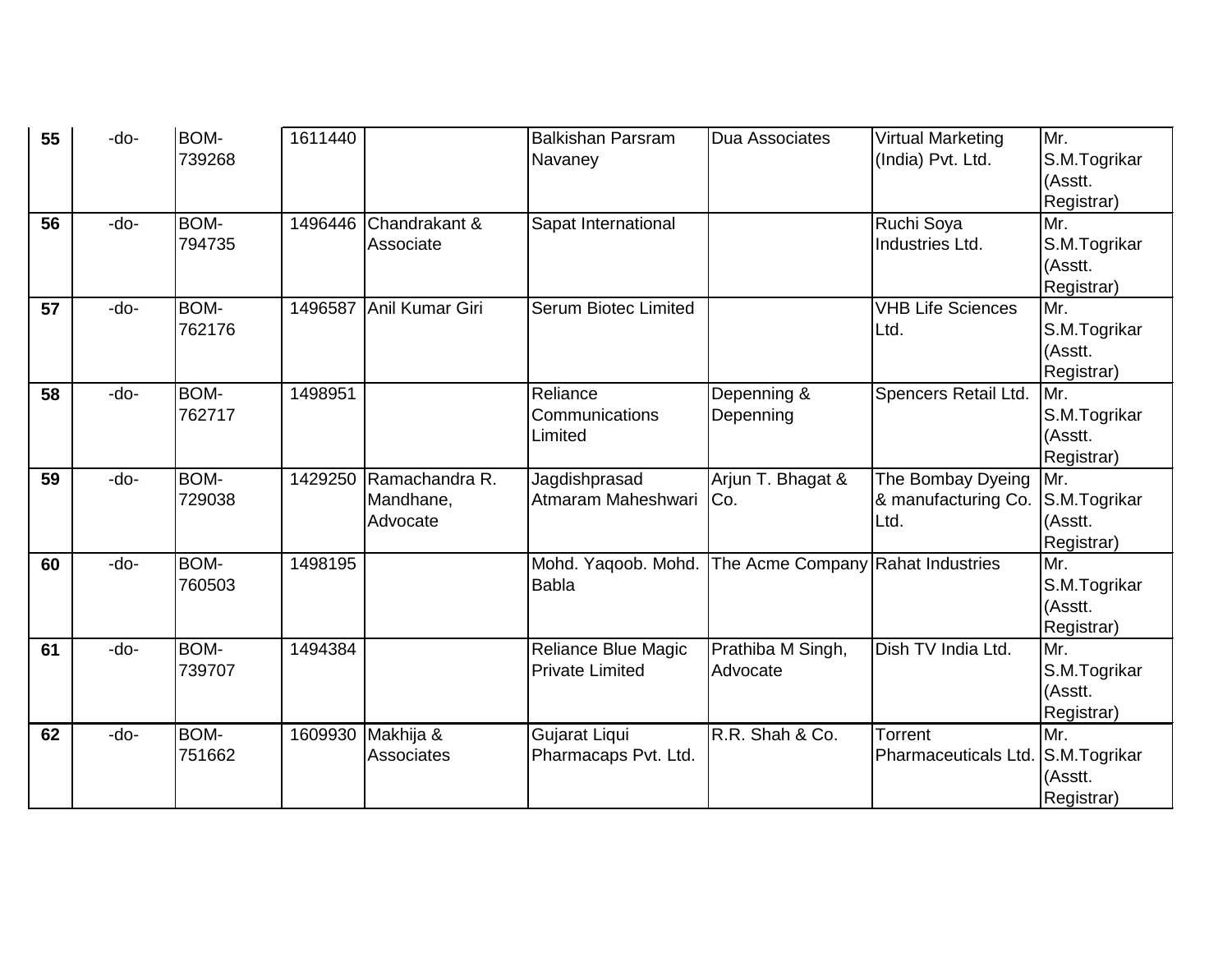| 63 | $-do-$ | <b>BOM-</b> |         | 1610376 Makhija &        | Mrs. Vandana Vijay             | Loyal Registration       | Millennium               | Mr. N.Babu     |
|----|--------|-------------|---------|--------------------------|--------------------------------|--------------------------|--------------------------|----------------|
|    |        | 781469      |         | <b>Associates</b>        | Wabale                         | <b>Services</b>          | <b>Automation &amp;</b>  | (Dy.Registrar) |
|    |        |             |         |                          |                                |                          | Systesms Ltd.            |                |
| 64 | $-do-$ | BOM-        | 1494778 |                          | Shashikant Kukreja             | Y.J. Trivedi & Co.       | The Gujrat Tea           | Mr. N.Babu     |
|    |        | 761127      |         |                          |                                |                          | Depot Co.                | (Dy.Registrar) |
| 65 | $-do-$ | BOM-        |         | 1442338 R.K. Dewan & Co. | Indofil chemicals              |                          | <b>VHB Life Sciences</b> | Mr. N.Babu     |
|    |        | 727154      |         |                          | Company (A Division            |                          | Ltd.                     | (Dy.Registrar) |
|    |        |             |         |                          | Of Indofil Organic             |                          |                          |                |
|    |        |             |         |                          | Industries Ltd.)               |                          |                          |                |
| 66 | -do-   | <b>BOM-</b> |         | 1608172 R.K. Dewan & Co. | <b>Tata Consultancy</b>        | P.K. Arora               | <b>Safety Footwear</b>   | Mr. N.Babu     |
|    |        | 778877      |         |                          | <b>Services Limited</b>        |                          | India Private Limited    | (Dy.Registrar) |
|    |        |             |         |                          |                                |                          |                          |                |
|    |        |             |         |                          |                                |                          |                          |                |
| 67 | -do-   | BOM-        | 1688722 | Varikasery &             | <b>Shaikh Anwer Husain</b>     | S.M. Gupta & Co.         | <b>Shakti Overseas</b>   | Mr. N.Babu     |
|    |        | 741583      |         | Varikasery               |                                |                          |                          | (Dy.Registrar) |
| 68 | $-do-$ | BOM-        | 1431851 | Jehangir Gulabbhai       | <b>Fresenius Kabi AG</b>       | <b>Shukla Trade Mark</b> | Stadmed Pvt. Ltd.        | Mr. N.Babu     |
|    |        | 725448      |         | & Bilimoria &            |                                | Company                  |                          | (Dy.Registrar) |
|    |        |             |         | Daruwalla                |                                |                          |                          |                |
|    |        |             |         |                          |                                |                          |                          |                |
| 69 | -do-   | BOM-        |         | 1618708 ALG India Law    | K <sub>2</sub> Advisors L.L.C. | S.K. Trademarks          | M/S. Lal Mahal           | Mr. N.Babu     |
|    |        | 741608      |         | <b>Offices</b>           |                                | Co.                      | Limited                  | (Dy.Registrar) |
| 70 | -do-   | BOM-        | 1688722 | Varikasery &             | Shaikh Anwer Husain            | <b>Anand And Anand</b>   | Liberty Footwear Co.     | Mr. N.Babu     |
|    |        | 741472      |         | Varikasery               |                                |                          |                          | (Dy.Registrar) |
| 71 | $-do-$ | BOM-        |         | 1688552 M.J. Chawla      | Nitin & Tarachand              | Delhi Registration       | <b>Avon Electrical</b>   | Mr. N.Babu     |
|    |        | 755113      |         |                          | Shah                           | Service                  | Industries               | (Dy.Registrar) |
| 72 | -do-   | <b>BOM-</b> |         | 1688253 Kayser And       | Raj Oil Mills Limited          | <b>Anand And Anand</b>   | Chanel Ltd.              | Mr. N.Babu     |
|    |        | 797689      |         | Company                  |                                |                          |                          | (Dy.Registrar) |
| 73 | -do-   | BOM-        | 1607488 | Varikasery Law &         | <b>Dharmesh Shah</b>           | <b>Anand And Anand</b>   | Mitsubishi               | Mr. N.Babu     |
|    |        | 756451      |         | <b>Marks</b>             |                                |                          | Corporation              | (Dy.Registrar) |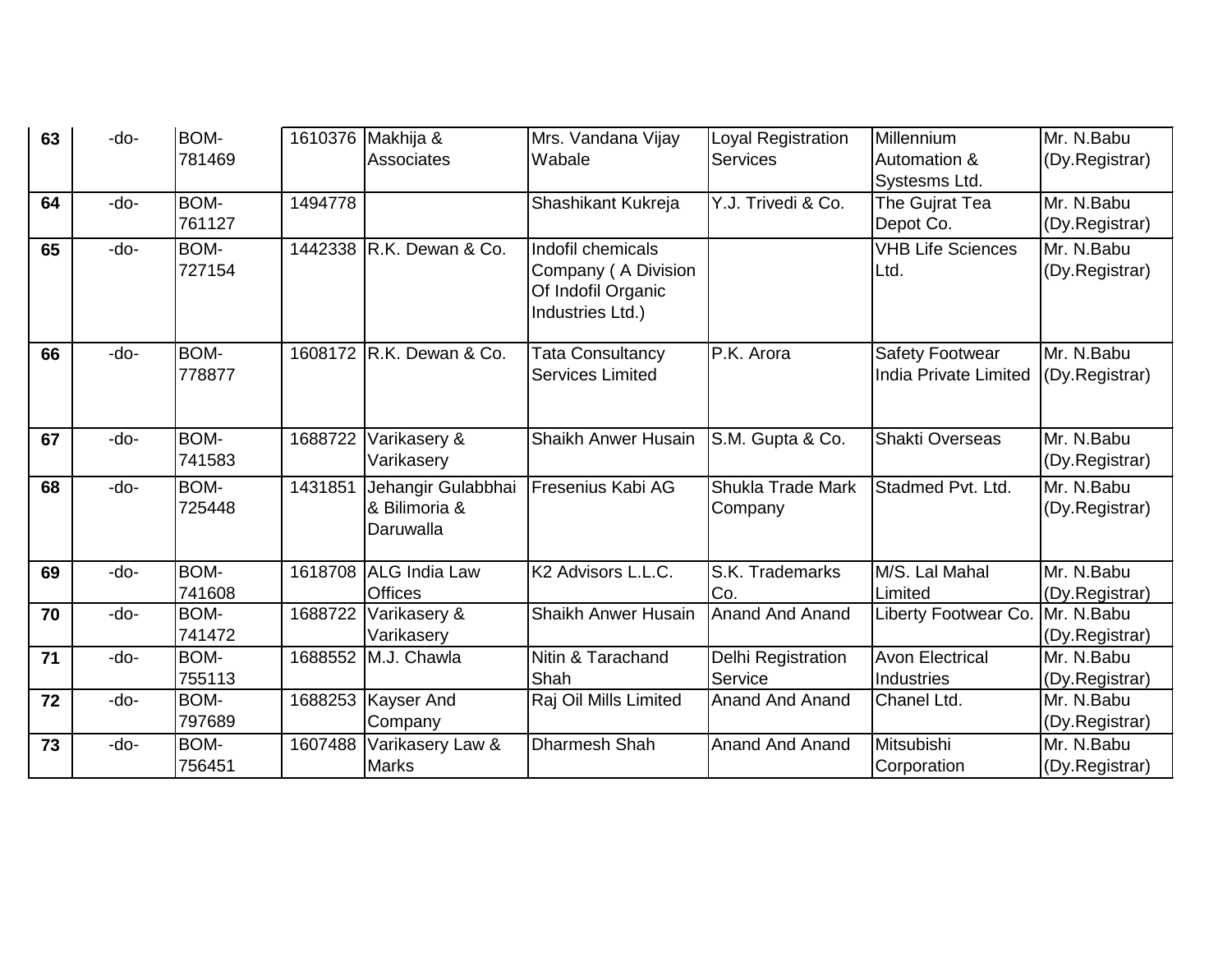| 74 | -do-   | <b>BOM-</b><br>758515 |         | 1495813 Makhija &<br>Associates                         | Kaustubh S. Gunbote                                    | Acme Company             | Nirog Pharma (P)<br>Ltd.              | Mr. N.Babu<br>(Dy.Registrar) |
|----|--------|-----------------------|---------|---------------------------------------------------------|--------------------------------------------------------|--------------------------|---------------------------------------|------------------------------|
| 75 | -do-   | BOM-<br>759188        |         | 1438583 R.K. Dewan & Co.                                | Parle Products Pvt.<br>Ltd.                            | D.P. Ahuja & Co.         | <b>Britannia Idsutries</b><br>Limited | Mr. N.Babu<br>(Dy.Registrar) |
| 76 | -do-   | <b>BOM-</b><br>762716 | 1498950 |                                                         | Reliance<br>Communications<br>Limited                  | Depenning &<br>Depenning | Spencers Retail Ltd.                  | Mr. N.Babu<br>(Dy.Registrar) |
| 77 | -do-   | BOM-<br>758912        | 1610764 |                                                         | Mr. Suhas Subhash<br>Khabiya                           | <b>Anand And Anand</b>   | Aggarwal Zarda<br>Factory Pvt.Ltd.    | Mr. N.Babu<br>(Dy.Registrar) |
| 78 | $-do-$ | BOM-<br>729036        | 1494842 |                                                         | <b>Anil Paliwal</b>                                    | Arjun T. Bhagat &<br>Co. | Shri Ganpati Rice<br><b>Mills</b>     | Mr. N.Babu<br>(Dy.Registrar) |
| 79 | -do-   | BOM-<br>739463        |         | 1611272 Dinesh & Co.                                    | Babulal K. jain                                        | <b>Anand And Anand</b>   | <b>Axcentive Sarl</b>                 | Mr. N.Babu<br>(Dy.Registrar) |
| 80 | -do-   | BOM-<br>720489        | 1434739 | Amarchand &<br>Mangaldas &<br>Suresh A. Shroff &<br>Co. | Adcock Infgram<br><b>Healtchare Private</b><br>Limited | V. Ravi, Advocate        | <b>Micro Labs Limited</b>             | Mr. N.Babu<br>(Dy.Registrar) |
| 81 | -do-   | BOM-<br>762717        | 1498951 |                                                         | Reliance<br>Communications<br>Limited                  | Depenning &<br>Depenning | Spencers Retail Ltd.                  | Mr. N.Babu<br>(Dy.Registrar) |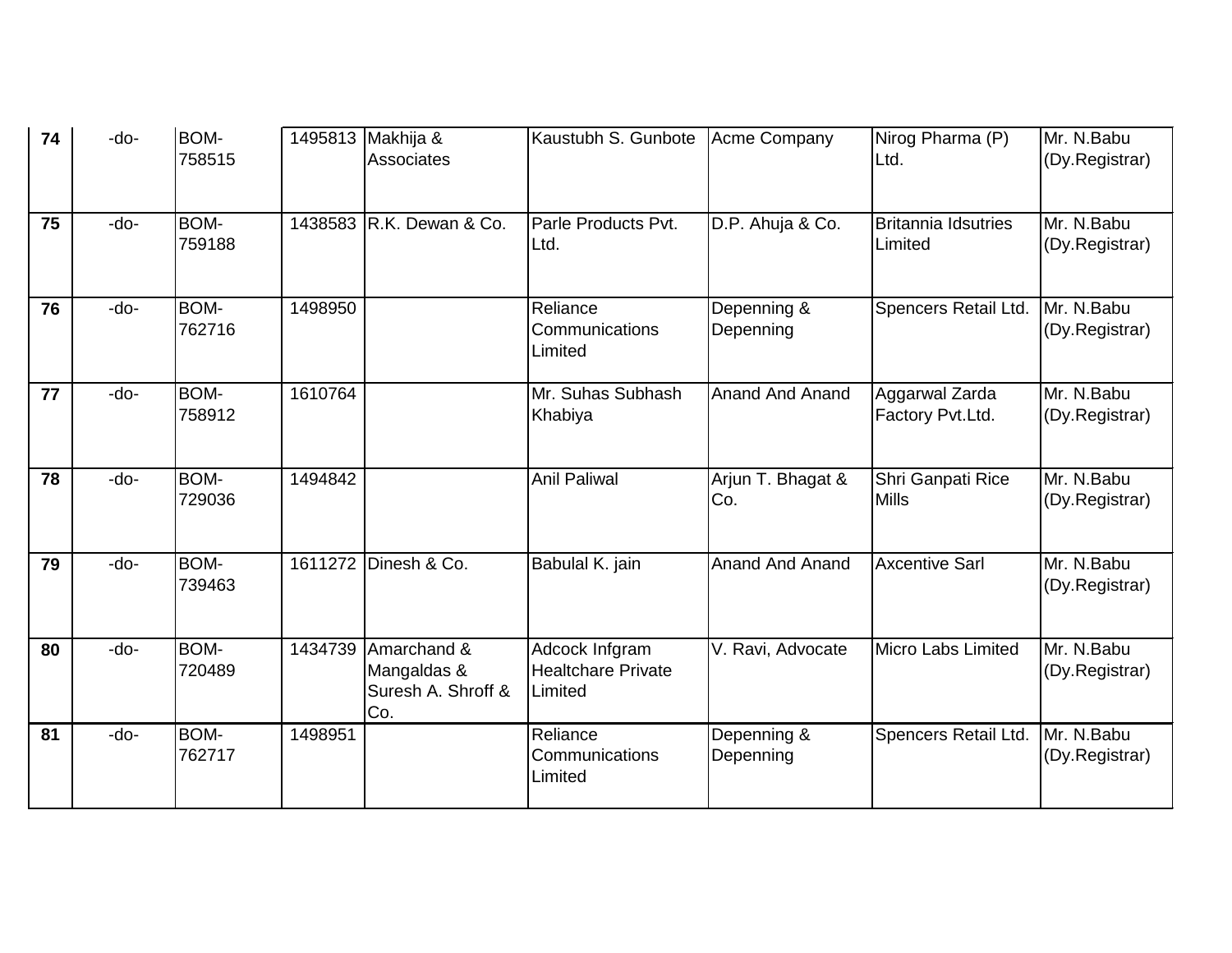| 82 | 06/01/2022 BOM- |        |         | 1854336 Varikasery Law &         | Mac Win                     | S.S. Rana & Co.        | Mcdonald's                            | Mr.                     |
|----|-----------------|--------|---------|----------------------------------|-----------------------------|------------------------|---------------------------------------|-------------------------|
|    | 11.00 AM        | 771256 |         | <b>Marks</b>                     |                             |                        | Corporation, USA                      | S.M.Togrikar            |
|    |                 |        |         |                                  |                             |                        |                                       | (Asstt.                 |
|    |                 |        |         |                                  |                             |                        |                                       | Registrar)              |
| 83 | -do-            | BOM-   |         | 1857418 G.S. Rijhwani & Co.      | Gurmukhdas Talreja          | J.T. Trivedi &         | <b>Hindustan Sales</b>                | Mr.                     |
|    |                 | 801829 |         |                                  |                             | Associates             |                                       | S.M.Togrikar            |
|    |                 |        |         |                                  |                             |                        |                                       | (Asstt.                 |
|    |                 |        |         |                                  |                             |                        |                                       | Registrar)              |
| 84 | -do-            | BOM-   |         | 1852762 M.A. Panchamia,          | <b>Venus Petrochemicals</b> | Y.J. Trivedi & Co.     | <b>Vision Stationary</b>              | Mr.                     |
|    |                 | 778833 |         | Advocate                         | (BOM) Pvt. Ltd.             |                        | Pvt. Ltd.                             | S.M.Togrikar            |
|    |                 |        |         |                                  |                             |                        |                                       | (Asstt.                 |
|    |                 |        |         |                                  |                             |                        |                                       | Registrar)              |
| 85 | -do-            | BOM-   | 1857288 | Varikasery Law &                 | Raj Apparels                | <b>Anand And Anand</b> | Hero Moto Corp                        | Mr.                     |
|    |                 | 774726 |         | <b>Marks</b>                     |                             |                        | Limited                               | S.M.Togrikar            |
|    |                 |        |         |                                  |                             |                        |                                       | (Asstt.                 |
|    |                 |        |         |                                  |                             |                        |                                       | Registrar)              |
| 86 | $-do-$          | BOM-   | 1855456 | Shelter Bureau Of                | Pradeep Kumar               | Tilak Raj Chawla       | Kamala Kant & Co.                     | Mr.                     |
|    |                 | 798647 |         | <b>Intellectual Property</b>     |                             |                        |                                       | S.M.Togrikar            |
|    |                 |        |         |                                  |                             |                        |                                       | (Asstt.                 |
|    |                 |        |         |                                  |                             |                        |                                       | Registrar)              |
| 87 | -do-            | BOM-   | 1892500 | Shah & Shah                      | Fernando Alba Julian        | Y.J. Trivedi & Co.     | <b>Daxal Cosmatics</b>                | Mr.                     |
|    |                 | 785873 |         |                                  |                             |                        | Pvt. Ltd.                             | S.M.Togrikar            |
|    |                 |        |         |                                  |                             |                        |                                       | (Asstt.                 |
|    |                 |        |         |                                  |                             |                        |                                       | Registrar)              |
| 88 | -do-            | BOM-   | 1848553 |                                  | Premchand L. Shah           | S. Majumdar & Co.      | <b>ITC Limited</b>                    | Mr.                     |
|    |                 | 799294 |         |                                  |                             |                        |                                       | S.M.Togrikar<br>(Asstt. |
|    |                 |        |         |                                  |                             |                        |                                       |                         |
|    | $-do-$          | BOM-   |         |                                  | Saba Mehandi                | <b>Anand And Anand</b> |                                       | Registrar)<br>Mr.       |
| 89 |                 | 793545 | 1854335 | Varikasery Law &<br><b>Marks</b> |                             |                        | Dharampal<br><b>Premchand Limited</b> |                         |
|    |                 |        |         |                                  |                             |                        |                                       | S.M.Togrikar<br>(Asstt. |
|    |                 |        |         |                                  |                             |                        |                                       | Registrar)              |
|    |                 |        |         |                                  |                             |                        |                                       |                         |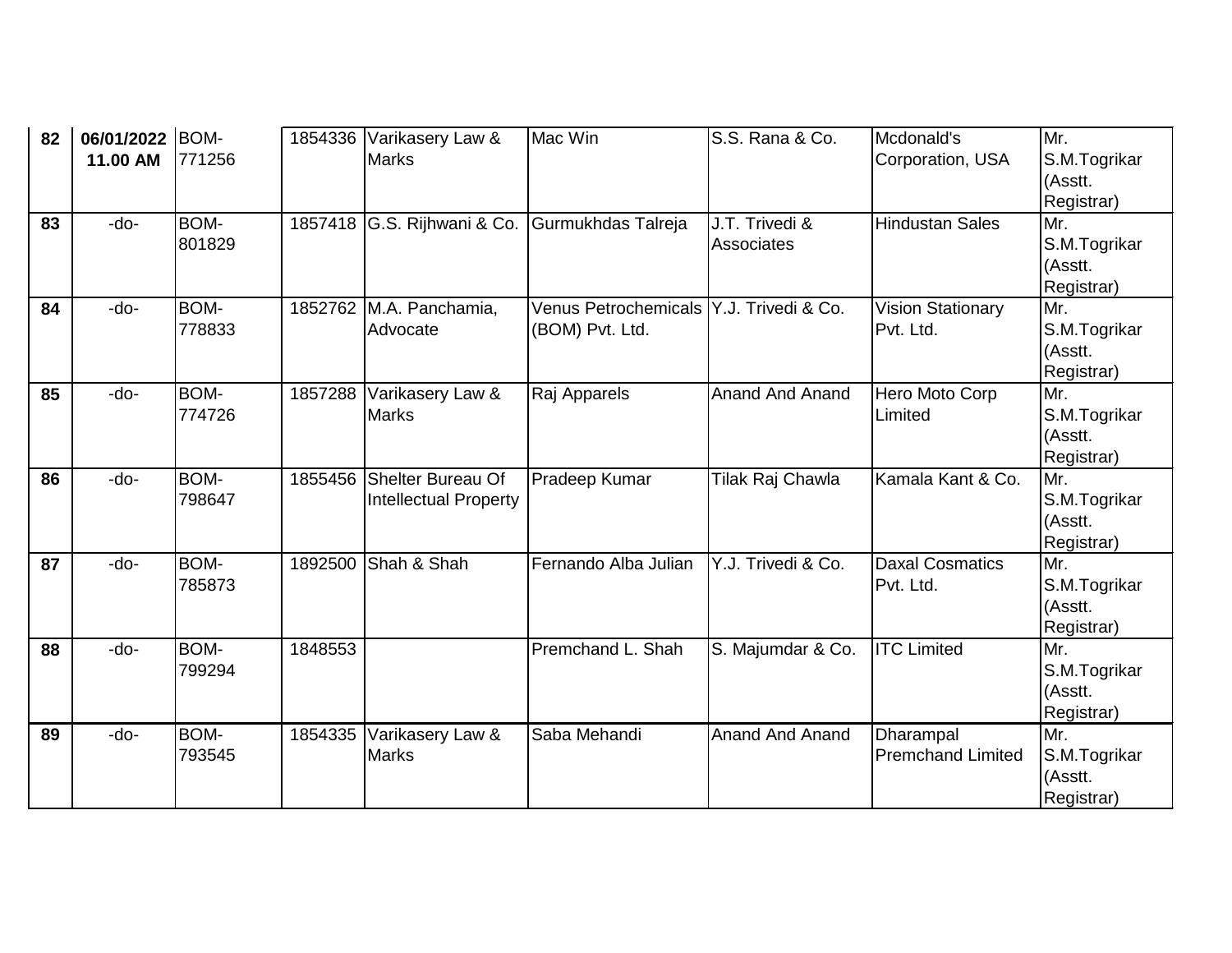| 90 | -do- | BOM-        |         | 1853396 R.K. Dewan & Co.                     | Krishna Conchem            | Mahtta & Co.           | Darvesh                              | Mr.            |
|----|------|-------------|---------|----------------------------------------------|----------------------------|------------------------|--------------------------------------|----------------|
|    |      | 799374      |         |                                              | Products Pvt. Ltd.         |                        | International                        | S.M.Togrikar   |
|    |      |             |         |                                              |                            |                        |                                      | (Asstt.        |
|    |      |             |         |                                              |                            |                        |                                      | Registrar)     |
| 91 | -do- | BOM-        |         | 1849938 M.P. Mirchandani &                   | <b>Guess Industries</b>    | L.S. Davar & Co.       | Guess, INC                           | Mr.            |
|    |      | 796649      |         | Co.                                          |                            |                        |                                      | S.M.Togrikar   |
|    |      |             |         |                                              |                            |                        |                                      | (Asstt.        |
|    |      |             |         |                                              |                            |                        |                                      | Registrar)     |
| 92 | -do- | BOM-        | 1850084 | Vishesh &                                    | Glenmark                   | D.P. Ahuja & Co.       | Glenn N. Ledesma                     | Mr. N.Babu     |
|    |      | 772797      |         | <b>Associates</b>                            | Pharmaceuticals Ltd.       |                        |                                      | (Dy.Registrar) |
|    |      |             |         |                                              |                            |                        |                                      |                |
|    |      |             |         |                                              |                            |                        |                                      |                |
| 93 | -do- | BOM-        |         | 1848536 Rajesh S Hemrajani Ashapura garments |                            | <b>Anand And Anand</b> | <b>Skol Breweries</b>                | Mr. N.Babu     |
|    |      | 774481      |         |                                              | Ltd.                       |                        | Limited                              | (Dy.Registrar) |
|    |      |             |         |                                              |                            |                        |                                      |                |
| 94 | -do- | BOM-        | 1849411 | Deepti G. Adhav                              | <b>Shiv Shakti</b>         | K.C. Patel & Co.       | Shri Shivshakti Rice                 | Mr. N.Babu     |
|    |      | 796740      |         |                                              | <b>Enterprises</b>         |                        | And Pulse Mill                       | (Dy.Registrar) |
|    |      |             |         |                                              |                            |                        |                                      |                |
|    |      |             |         |                                              |                            |                        |                                      |                |
| 95 | -do- | <b>BOM-</b> | 1855488 |                                              | <b>Metrex</b>              | <b>Anand And Anand</b> | <b>Novartis AG</b>                   | Mr. N.Babu     |
|    |      | 774727      |         |                                              | Pharmaceuticals Pvt.       |                        |                                      | (Dy.Registrar) |
|    |      |             |         |                                              | Ltd.                       |                        |                                      |                |
|    |      |             |         |                                              |                            |                        |                                      |                |
| 96 | -do- | BOM-        | 1853208 |                                              | <b>Medisynth Chemicals</b> | <b>Factum Law</b>      | Herbalife                            | Mr. N.Babu     |
|    |      | 772755      |         |                                              | Pvt. Ltd.                  |                        | International America (Dy.Registrar) |                |
|    |      |             |         |                                              |                            |                        | INC.                                 |                |
|    |      |             |         |                                              |                            |                        |                                      |                |
| 97 | -do- | BOM-        | 1851680 | Singhania & Co.,                             | The Brand Cellar           |                        | <b>Orbit Corporation</b>             | Mr. N.Babu     |
|    |      | 771314      |         | Solicitors &                                 | Limited                    |                        | Limited                              | (Dy.Registrar) |
|    |      |             |         | Advocates                                    |                            |                        |                                      |                |
|    |      |             |         |                                              |                            |                        |                                      |                |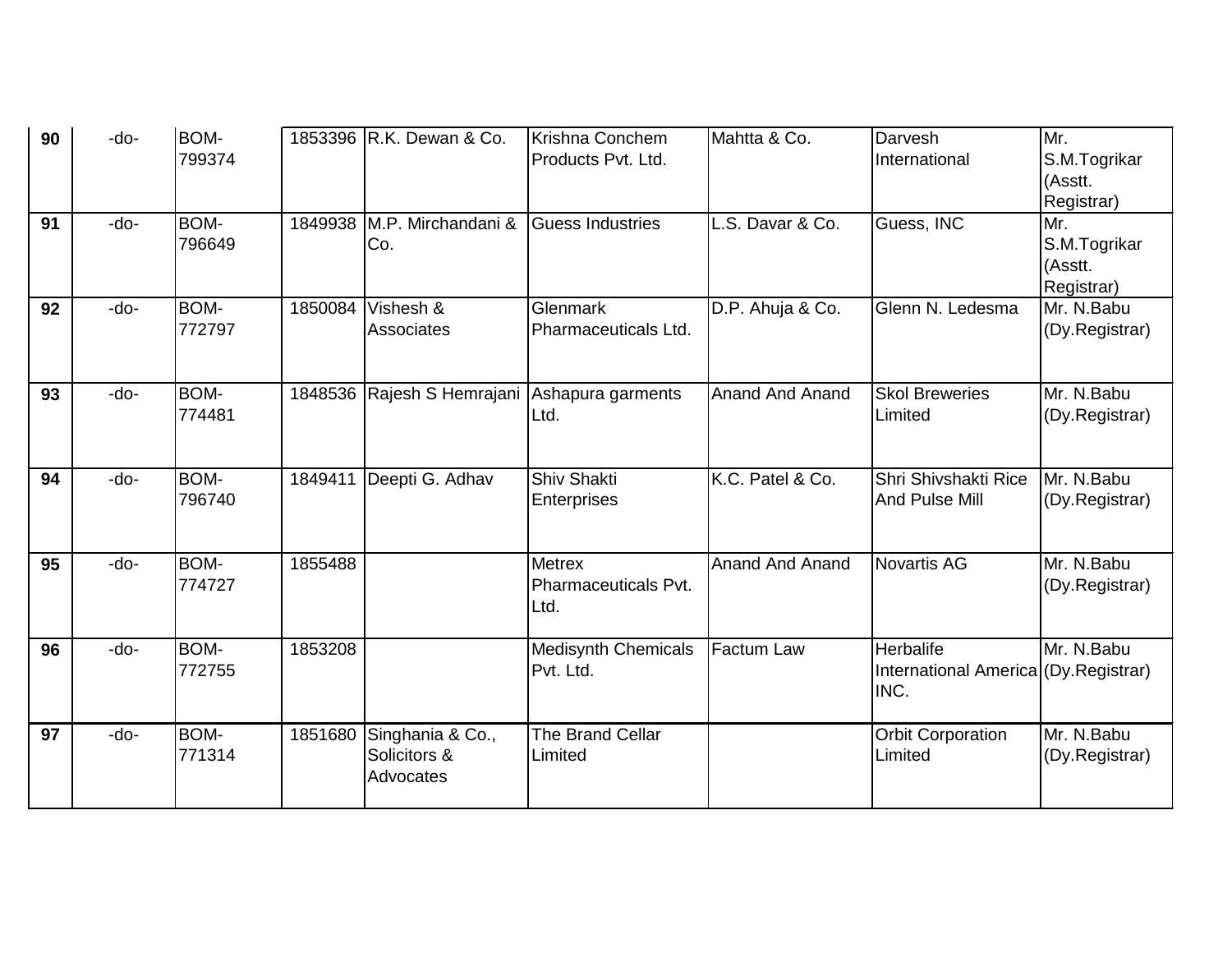| 98  | -do-                   | <b>BOM-</b>           |         | 1850098 Vishesh &                                     | <b>Sharon Bio-Medicine</b>                                                                                | Pratima Yezarkar  | <b>Indoco Remedies</b>              | Mr. N.Babu                   |
|-----|------------------------|-----------------------|---------|-------------------------------------------------------|-----------------------------------------------------------------------------------------------------------|-------------------|-------------------------------------|------------------------------|
|     |                        | 770022                |         | Associates                                            | Ltd.                                                                                                      |                   | Ltd.                                | (Dy.Registrar)               |
| 99  | -do-                   | BOM-<br>778762        |         | 1892248 Abhishek Malhotra                             | Sport 18 A Division Of Fidus law Chambers Akil Khan<br>Network 18 Media And<br><b>Investments Limited</b> |                   |                                     | Mr. N.Babu<br>(Dy.Registrar) |
| 100 | -do-                   | BOM-<br>771320        | 1851681 | Singhania & Co.,<br>Solicitors &<br>Advocates         | The Brand Cellar<br>Limited                                                                               |                   | <b>Orbit Corporation</b><br>Limited | Mr. N.Babu<br>(Dy.Registrar) |
| 101 | -do-                   | <b>BOM-</b><br>771315 | 1851685 | Singhania & Co.,<br>Solicitors &<br>Advocates         | The Brand Cellar<br>Limited                                                                               |                   | <b>Orbit Corporation</b><br>Limited | Mr. N.Babu<br>(Dy.Registrar) |
| 102 | -do-                   | BOM-<br>771321        |         | 1851683 Singhania & Co.,<br>Solicitors &<br>Advocates | The Brand Cellar<br>Limited                                                                               |                   | <b>Orbit Corporation</b><br>Limited | Mr. N.Babu<br>(Dy.Registrar) |
| 103 | -do-                   | BOM-<br>771317        |         | 1851682 Singhania & Co.,<br>Solicitors &<br>Advocates | The Brand Cellar<br>Limited                                                                               |                   | <b>Orbit Corporation</b><br>Limited | Mr. N.Babu<br>(Dy.Registrar) |
| 104 | -do-                   | BOM-<br>771322        | 1851679 | Singhania & Co.,<br>Solicitors &<br>Advocates         | The Brand Cellar<br>Limited                                                                               |                   | <b>Orbit Corporation</b><br>Limited | Mr. N.Babu<br>(Dy.Registrar) |
| 105 | 10-01-2022<br>10.30 AM | BOM-<br>731827        | 1479595 |                                                       | Inga Laboratories P.<br>Ltd.                                                                              | V. Ravi, Advocate | <b>Micro Labs Limited</b>           | Mr. N.Babu<br>(Dy.Registrar) |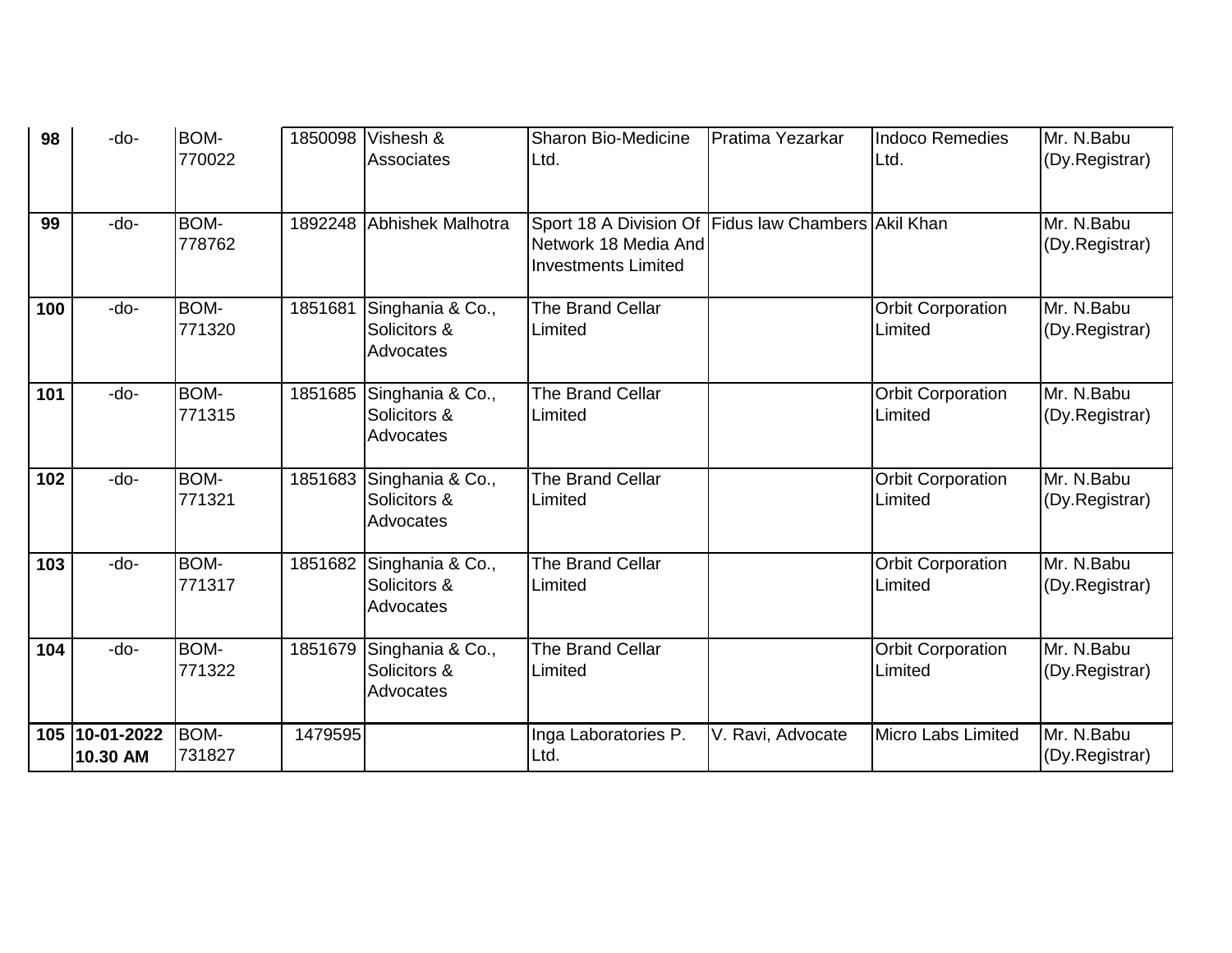| 106 | -do-       | BOM-   | 1576160 |                          | <b>Gufic Private Limited</b>              |                        | Inga Laboratories P.          | Mr. N.Babu                   |
|-----|------------|--------|---------|--------------------------|-------------------------------------------|------------------------|-------------------------------|------------------------------|
|     |            | 760165 |         |                          |                                           |                        | Ltd.                          | (Dy.Registrar)               |
| 107 | 10/01/2022 | Rect.- | 1612761 | Suresh & Co.             | The Brihan                                | Varikasery &           | Chandrabhan A                 | Mr. S.K. Pandey              |
|     | 11.00 AM   | 265858 |         |                          | Maharashtra Sugar                         | Varikasery             | Agarwal                       | (Joint Registrar)            |
|     |            |        |         |                          | Syndicate Ltd.                            |                        |                               |                              |
| 108 | -do-       | BOM-   | 884925  | Suresh & Co.             | The Brihan                                | Varikasery &           | Chandrabhan A                 | Mr. S.K. Pandey              |
|     |            | 265867 |         |                          | Maharashtra Sugar                         | Varikasery             | Agarwal                       | (Joint Registrar)            |
|     |            |        |         |                          | Syndicate Ltd.                            |                        |                               |                              |
| 109 | -do-       | BOM-   | 1051107 | Suresh & Co.             | The Brihan                                | Varikasery &           | Chandrabhan A                 | Mr. S.K. Pandey              |
|     |            | 265873 |         |                          | Maharashtra Sugar                         | Varikasery             | Agarwal                       | (Joint Registrar)            |
|     |            |        |         |                          | Syndicate Ltd.                            |                        |                               |                              |
| 110 | -do-       | BOM-   | 2035914 | W.S. Kane & Co.          | <b>Tilaknagar Industries</b>              | Kochhar & Co.          | Dixcy Textiles Pvt.           | Mr. N.Babu                   |
|     |            | 823770 |         |                          | Ltd.                                      |                        | Ltd.                          | (Dy.Registrar)               |
| 111 | -do-       | BOM-   | 2035915 | W.S. Kane & Co.          | Tilaknagar Industries                     | Kochhar & Co.          | Dixcy Textiles Pvt.           | Mr. N.Babu                   |
|     |            | 823771 |         |                          | Ltd.                                      |                        | Ltd.                          | (Dy.Registrar)               |
| 112 | -do-       | BOM-   | 1851684 | Singhania & Co.          | The Brand Cellar                          |                        | <b>Orbit Corporation</b>      | Mr. N.Babu                   |
|     |            | 771312 |         | Solicitors &             | Limited                                   |                        | Limited                       | (Dy.Registrar)               |
|     |            |        |         | <b>Advocates</b>         |                                           |                        |                               |                              |
| 113 | -do-       | BOM-   | 2036981 | Anil D. Sawant           | Shree Mahalaxmi                           | <b>Asm Law Offices</b> | Ram Krishan & Sons Mr. N.Babu |                              |
|     |            | 787177 |         |                          | <b>Tirupati Education</b>                 |                        | <b>Charitable Trust</b>       | (Dy.Registrar)               |
| 114 | -do-       | BOM-   | 2037669 | <b>Global Company</b>    | Society<br>Tara Chand Chacharia Manchanda |                        | M.R.Overseas Pvt              | Mr. N.Babu                   |
|     |            | 786532 |         |                          |                                           | Associates             |                               |                              |
| 115 | -do-       | BOM-   | 1881196 |                          | Husseni Z. Ghasia                         | Ashok Kumar J.         | Ltd<br>Sri Ganesh             | (Dy.Registrar)<br>Mr. N.Babu |
|     |            | 799831 |         |                          |                                           | Daga, Advocate         | <b>Enterprises</b>            | (Dy.Registrar)               |
| 116 | -do-       | BOM-   | 1881498 | S. Archana               | Raj Petro Speciaties                      | De Penning & De        | <b>Fuchs Petrolub</b>         | Mr. N.Babu                   |
|     |            | 800908 |         |                          | Pvt. Ltd.                                 | Penning                | Aktiengesellschaft            | (Dy.Registrar)               |
| 117 | -do-       | BOM-   | 2038054 | <b>IPR Law Assocites</b> | Mr. Ashok Nebhani                         | G.S. Rijhwani & Co.    | <b>Anand Foods</b>            | Mr. N.Babu                   |
|     |            | 787366 |         | (Mumbai)                 |                                           |                        |                               | (Dy.Registrar)               |
| 118 | -do-       | BOM-   | 2038200 | M.P.Mirchandani &        | Sanjay D. Shah                            | Vaish Associates       | Avantha Holdings              | Mr. N.Babu                   |
|     |            | 786529 |         | Co.                      |                                           |                        | Ltd                           | (Dy.Registrar)               |
| 119 | -do-       | BOM-   | 1885140 | Alka Parelkar,           | <b>Shree Shubham</b>                      | Anand & Anand          | <b>ACL Services Ltd</b>       | Mr. N.Babu                   |
|     |            | 806406 |         | Advocates                | Logistics Limited                         |                        |                               | (Dy.Registrar)               |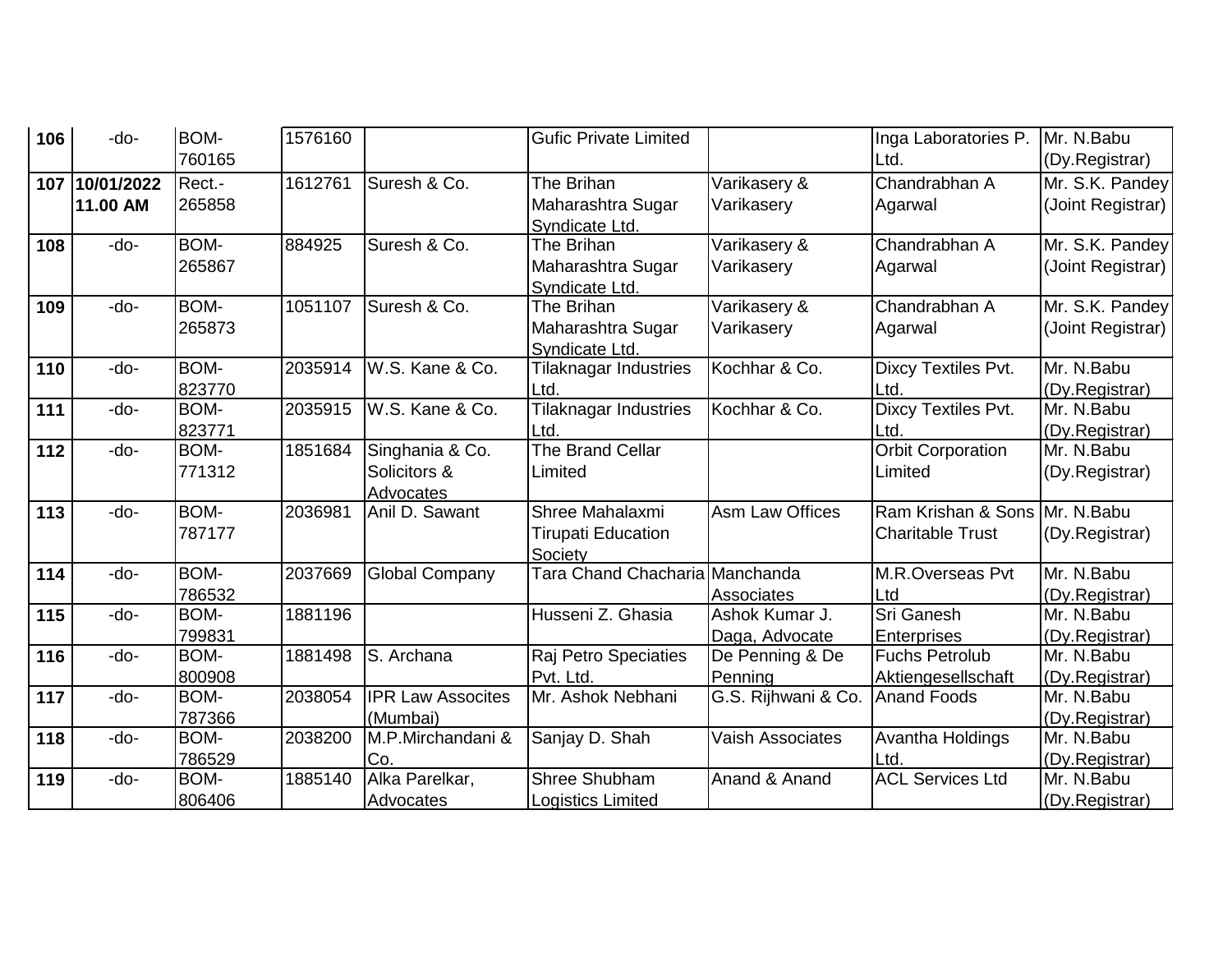| 120 | -do- | BOM-   | 1878920 | Mukesh Kumar               | Micropark Logistic     | Anand & Anand            | <b>Novartis AG</b>               | Mr. N.Babu     |
|-----|------|--------|---------|----------------------------|------------------------|--------------------------|----------------------------------|----------------|
|     |      | 811430 |         | Sharma, Advocate           | <b>Private Limited</b> |                          |                                  | (Dy.Registrar) |
| 121 | -do- | BOM-   | 188410  | Alka Parelkar,             | Aarel Jewellers PVT.   | <b>Shelter Bureau Of</b> | <b>ARL Marketing</b>             | Mr. N.Babu     |
|     |      | 801009 |         | Advocates                  | Ltd.                   | Inntellectual            |                                  | (Dy.Registrar) |
|     |      |        |         |                            |                        | Property                 |                                  |                |
| 122 | -do- | BOM-   | 1881262 | Vishesh &                  | Cachet                 | C. Daniel & Gladys       | J,S Laboratories (P)             | Mr. N.Babu     |
|     |      | 794097 |         | Associates                 | Pharmaceuticals        |                          | Ltd.                             | (Dy.Registrar) |
| 123 | -do- | BOM-   | 1879040 | Anil D. Sawant             | <b>Airwll Cooling</b>  | Remfry & Sager           | <b>ACE SAS</b>                   | Mr. N.Babu     |
|     |      | 799561 |         |                            | Equipments             |                          |                                  | (Dy.Registrar) |
| 124 | -do- | BOM-   | 1879075 |                            | Abhijeet Kaluram       | V. Gopalkrishna          | Sri Rajalakshmi                  | Mr. N.Babu     |
|     |      | 815499 |         |                            | Sandhor                |                          | <b>Traders</b>                   | (Dy.Registrar) |
| 125 | -do- | BOM-   | 1884312 | Anil D. Sawant             | Yashoda Hybreed        | <b>Mohan Associates</b>  | Nuziveedu Seeds Ltd Mr. N. Babu  |                |
|     |      | 801160 |         |                            | Seeds Pvt. Ltd.        |                          |                                  | (Dy.Registrar) |
| 126 | -do- | BOM-   | 1886494 | Tas & Co.                  | Mr. Anand Puranik      | Delhi Registation        | <b>KRBL Limited</b>              | Mr. N.Babu     |
|     |      | 800904 |         |                            |                        | <b>Services</b>          |                                  | (Dy.Registrar) |
| 127 | -do- | BOM-   | 2031176 | Vishesh &                  | Osource India Pvt.     | Remfry & Sager           | <b>Opera Software ASA</b>        | Mr. N.Babu     |
|     |      | 800283 |         | Associates                 | Ltd.                   |                          |                                  | (Dy.Registrar) |
| 128 | -do- | BOM-   | 2031413 | M.J.Chawla                 | Shobha Ramakant        |                          | M/s Kranti Electicals            | Mr. N.Babu     |
|     |      | 822886 |         |                            | Jadhav                 |                          |                                  | (Dy.Registrar) |
| 129 | -do- | BOM-   | 1886746 | Anil D. Sawant             | <b>Amit Nandkishor</b> | T.C.Patel & Co.          | Maruti Power Pack                | Mr. N.Babu     |
|     |      | 798867 |         |                            | <b>Bhudada</b>         |                          |                                  | (Dy.Registrar) |
| 130 | -do- | BOM-   | 2031842 | S. Singh &                 | Sushant Sahani         | O.P. Sharma              | SSG Pharma Private   Mr. N. Babu |                |
|     |      | 823340 |         | Associates                 |                        | <b>Brothers</b>          | Limired                          | (Dy.Registrar) |
| 131 | -do- | BOM-   | 2031414 | M.J.Chawla                 | Shobha Ramakant        |                          | M/s Kranti Electicals            | Mr. N.Babu     |
|     |      | 822887 |         |                            | Jadhav                 |                          |                                  | (Dy.Registrar) |
| 132 | -do- | BOM-   | 2035690 |                            | M/S VBI Educon (P)     | Sushant M. Singh &       | <b>Educomp Solution</b>          | Mr. N.Babu     |
|     |      | 787237 |         |                            | Ltd.                   | <b>Associates</b>        | Limited                          | (Dy.Registrar) |
| 133 | -do- | BOM-   | 2034239 | <b>Krislaw Consultants</b> | Rameshbhai HARILAL     | Saikrishna &             | LT Foods Ltd.                    | Mr. N.Babu     |
|     |      | 823756 |         |                            | Patel                  | <b>Associates</b>        |                                  | (Dy.Registrar) |
| 134 | -do- | BOM-   | 2034246 | <b>Krislaw Consultants</b> | Sushil R. Dhariwal     | Sushant M. Singh &       | <b>HPL Elecric &amp; Power</b>   | Mr. N.Babu     |
|     |      | 787672 |         |                            |                        | <b>Associates</b>        | Pvt. Ltd.                        | (Dy.Registrar) |
| 135 | -do- | BOM-   | 2036232 |                            | Dabur India Limited    | Anand & Anand            | Vatika Hotels Pvt.               | Mr. N.Babu     |
|     |      | 787239 |         |                            |                        |                          | Ltd.                             | (Dy.Registrar) |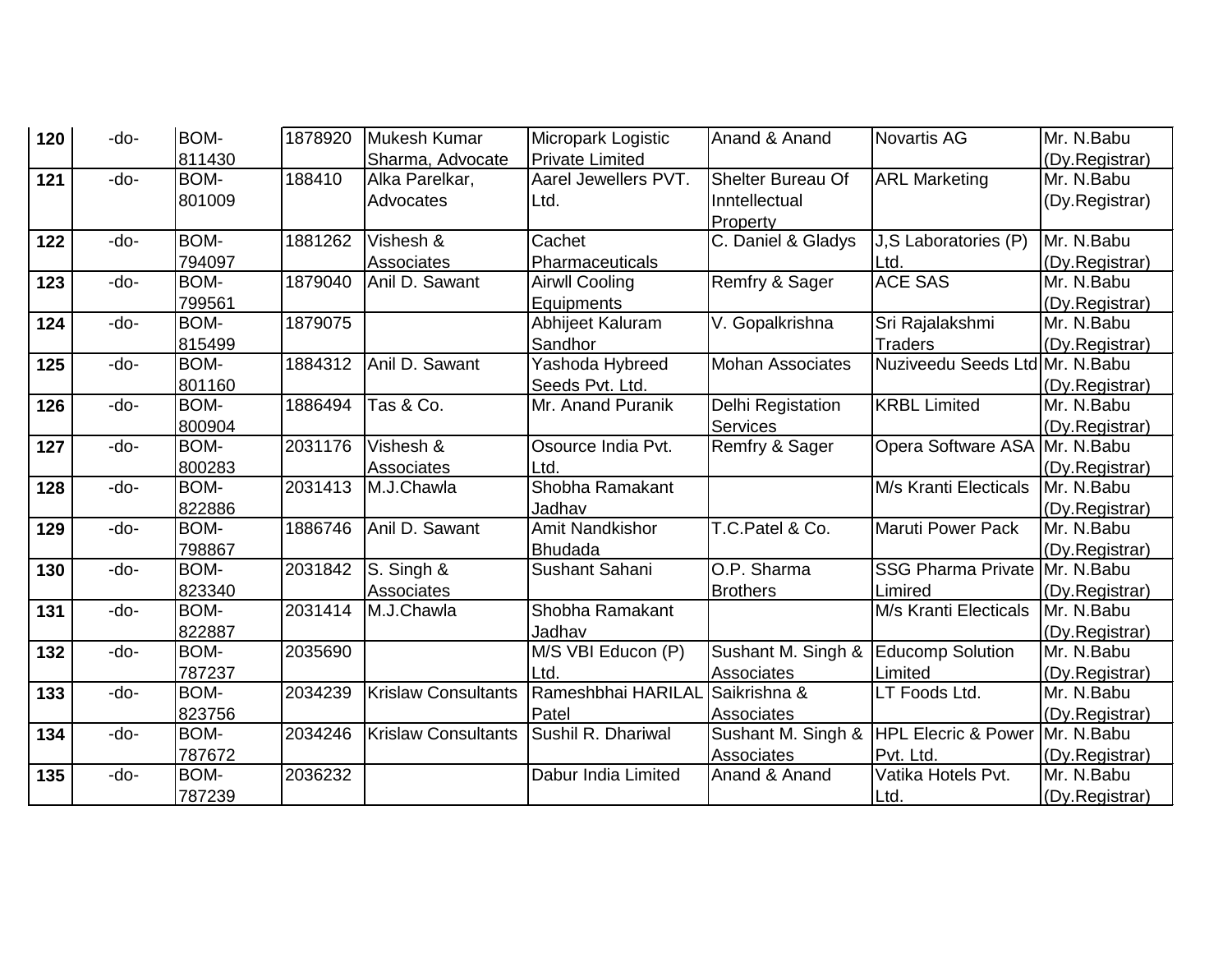| 136 | -do-                     | <b>BOM-</b><br>787230 | 2038024 | <b>IPR LAW</b><br><b>ASSOCITES</b><br>(MUMBAI)                   | Sanjay Tiwari                                       | Remfry & Sager                    | Sanofi                                          | Mr. N.Babu<br>(Dy.Registrar) |
|-----|--------------------------|-----------------------|---------|------------------------------------------------------------------|-----------------------------------------------------|-----------------------------------|-------------------------------------------------|------------------------------|
| 137 | -do-                     | <b>BOM-</b><br>787463 | 2038265 | Makhija &<br>Associates                                          | Mayur Afroexim PVT<br>Ltd.                          | Anand & Anand                     | Vina Concha Y Toro<br>S.A.                      | Mr. N.Babu<br>(Dy.Registrar) |
| 138 | $-do-$                   | <b>BOM-</b><br>800297 | 2034561 |                                                                  | Multi Screen Media<br><b>Private Limited</b>        | Anand & Anand                     | <b>Tivo Brands LLC</b>                          | Mr. N.Babu<br>(Dy.Registrar) |
| 139 | -do-                     | <b>BOM-</b><br>800298 | 2034562 |                                                                  | Multi Screen Media<br><b>Private Limited</b>        | Anand & Anand                     | <b>Tivo Brands LLC</b>                          | Mr. N.Babu<br>(Dy.Registrar) |
| 140 | $10-01-2022$<br>02.30 PM | BOM-<br>262264        | 873748  | H.P. Associates                                                  | Newage Industries                                   | <b>Tradesafe</b>                  | Newage Industries                               | Mr. N.Babu<br>(Dy.Registrar) |
| 141 | -do-                     | BOM-<br>106192        | 875696  | M.P. Mirchandani &<br>Co.                                        | Dana Pharmaceuticals L.S. Davar & Co.<br>Pvt. Ltd.  |                                   | <b>Aventis Pasteur</b>                          | Mr. N.Babu<br>(Dy.Registrar) |
| 142 | 11/1/2022 BOM-           | 819628                | 1936761 | Ahuja & Associates                                               | Mr. Vikram D Vardhan Atul Trade Mark Co. Smartphone |                                   | Technologies<br>Pvt.Ltd.                        | Mr. N.Babu<br>(Dy.Registrar) |
| 143 | -do-                     | <b>BOM-</b><br>798389 | 1874701 |                                                                  | Inga Laboratories P.<br>Ltd.                        | M.P. Mirchandani &<br>Co.         | Pharma Medico<br>(India) Pvt. Ltd.              | Mr. N.Babu<br>(Dy.Registrar) |
| 144 | 11/01/2022<br>11.00 AM   | <b>BOM-</b><br>795327 | 2131902 | <b>Pawar Milind</b><br>Dattatraya                                | Mr. Jaysingrao<br>Ramchandra Powar                  | W.S. Kane & Co.                   | Diliprao Keshavrao<br>Jadhav                    | Mr. N.Babu<br>(Dy.Registrar) |
| 145 | -do-                     | <b>BOM-</b><br>795180 | 2133549 | Aditya & Co.                                                     | Indoco Remedies Ltd.                                |                                   | <b>VHB Life Sciences</b><br>Ltd.                | Mr. N.Babu<br>(Dy.Registrar) |
| 146 | -do-                     | <b>BOM-</b><br>792966 | 2133272 | A.G. Mahajan & Co.                                               | <b>Tushar Madhukar</b><br>Choubey                   | Kamal Garg &<br><b>Associates</b> | Symbiotic Drugs &<br>Diabetic care Pvt.<br>Ltd. | Mr. N.Babu<br>(Dy.Registrar) |
| 147 | -do-                     | <b>BOM-</b><br>801623 | 2134769 | Solomon & Roy<br><b>Intellectual Property</b><br><b>Services</b> | Go Holdings Private<br>Limited                      | Remfry & Sagar                    | <b>VGR Linhas Aereas</b><br>S.A.                | Mr. N.Babu<br>(Dy.Registrar) |
| 148 | -do-                     | BOM-<br>794809        | 2128858 | Satish S Sonalkar                                                | Vitane<br>Pharmaceuticals Pvt.<br>Ltd.              | Remfry & Sagar                    | Sanofi Pasteur                                  | Mr. N.Babu<br>(Dy.Registrar) |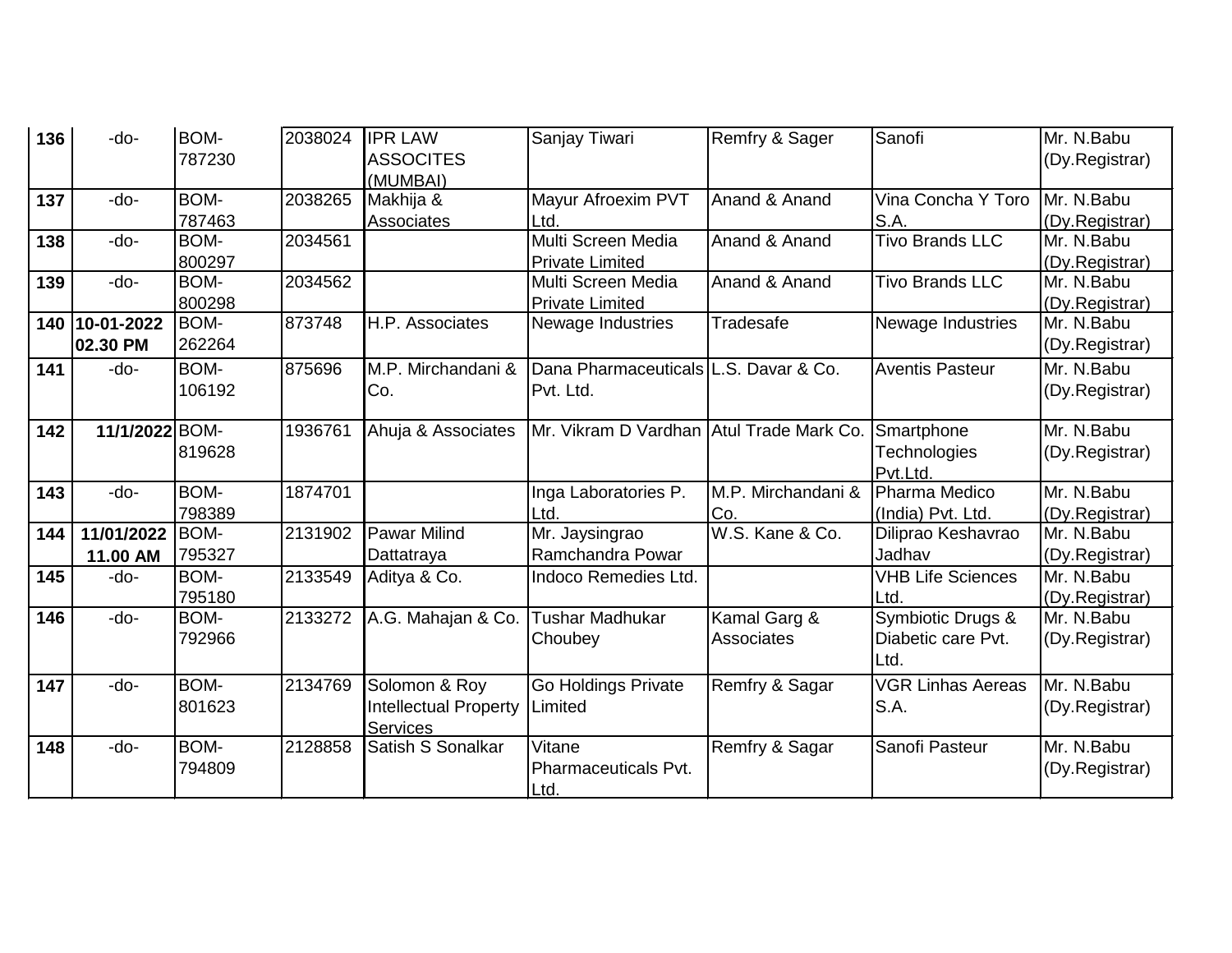| 149 | -do- | BOM-   | 2129026 | Vishesh &                  | <b>Alkem Laboratories</b>            | Depenning &                | Dr. Reddy's                 | Mr. N.Babu     |
|-----|------|--------|---------|----------------------------|--------------------------------------|----------------------------|-----------------------------|----------------|
|     |      | 793851 |         | Associates                 | Ltd.                                 | Depenning                  | <b>Laboratories Limited</b> | (Dy.Registrar) |
|     |      |        |         |                            |                                      |                            |                             |                |
| 150 | -do- | BOM-   | 2129709 | Agnihotri & Jha            | Nilesh Nayak                         | <b>United Overseas</b>     | M/S. Mother Dairy           | Mr. N.Babu     |
|     |      | 842027 |         | Associates                 |                                      | Trade Mark Co.             | <b>Fruit And Vegetable</b>  | (Dy.Registrar) |
|     |      |        |         |                            |                                      |                            | <b>Private Limited</b>      |                |
| 151 | -do- | BOM-   | 2115440 |                            | Coldstar Logistics Pvt.   P.K. Arora |                            | <b>Swastik Roadlines</b>    | Mr. N.Babu     |
|     |      | 794820 |         |                            | Ltd.                                 |                            | $(P)$ Ltd.                  | (Dy.Registrar) |
| 152 | -do- | BOM-   | 2038772 | Anil D. Sawant             | <b>Krazzy Studio</b>                 | Amitabha Sen & Co.         | Only The Best, INC          | Mr. N.Babu     |
|     |      | 838596 |         |                            |                                      |                            |                             | (Dy.Registrar) |
| 153 | -do- | BOM-   | 2130225 | Advocate Sangeeta          | J.T. Patel                           | Delhi Registration         | M/S. Izuk Impex             | Mr. N.Babu     |
|     |      | 847439 |         | Pal                        |                                      | Service                    |                             | (Dy.Registrar) |
| 154 | -do- | BOM-   | 2115986 | Anil D. Sawant             | <b>Manish Ramniklal</b>              | J.T. Trivedi &             | Tirupati Foam Ltd.          | Mr. N.Babu     |
|     |      | 794354 |         |                            | Tejani                               | Associates                 |                             | (Dy.Registrar) |
| 155 | -do- | BOM-   | 2116081 | Anand & Anand              | Sabmiller India Limited Worldwide    |                            | Jagdish Chandra             | Mr. N.Babu     |
|     |      | 807328 |         |                            |                                      | <b>Registration Bureau</b> | Aggarwal                    | (Dy.Registrar) |
|     |      |        |         |                            |                                      |                            |                             |                |
| 156 | -do- | BOM-   | 2131063 |                            | <b>Kalpesh Dharod</b>                | Kan & Krishme              | FFI Global SRL              | Mr. N.Babu     |
|     |      | 829117 |         |                            |                                      |                            |                             | (Dy.Registrar) |
| 157 | -do- | BOM-   | 2123731 | <b>IPR Law Associates</b>  | <b>Smartlink Network</b>             | Lega Solv                  | Digicable Network           | Mr. N.Babu     |
|     |      | 793858 |         | (Mumbai)                   | <b>Systems Limited</b>               |                            | (India) Pvt. Ltd.           | (Dy.Registrar) |
| 158 | -do- | BOM-   | 2124579 | G.S. Rijhwani & Co.        | <b>Bajrang Agro</b>                  | P.K. Arora                 | Raj Kumar Nehalani          | Mr. N.Babu     |
|     |      | 806762 |         |                            | Industries Pvt. Ltd.                 |                            |                             | (Dy.Registrar) |
| 159 | -do- | BOM-   | 2038536 | <b>Krislaw Consultants</b> | Geetadevi Govaram                    | Delhi Registration         | <b>GM Modular Pvt. Ltd.</b> | Mr. N.Babu     |
|     |      | 820739 |         |                            | Choudhari                            | Service                    |                             | (Dy.Registrar) |
| 160 | -do- | BOM-   | 2115427 |                            | <b>MCW Healthcare Pvt.</b>           |                            | <b>Indoco Remedies</b>      | Mr. N.Babu     |
|     |      | 808700 |         |                            | Ltd.                                 |                            | Ltd.                        | (Dy.Registrar) |
| 161 | -do- | BOM-   | 2038626 | G.S. Rijhwani & Co.        | Ramesh Kumar                         | Delhi Registration         | <b>Bright Electricals</b>   | Mr. N.Babu     |
|     |      | 786981 |         |                            | (Kukal) Patel                        | Service                    |                             | (Dy.Registrar) |
| 162 | -do- | BOM-   | 2111586 | <b>Thakkar Associate</b>   | Pradeep Ramdhani                     | Worldwide Intellec         | Core Gestra Pvt. Ltd        | Mr. N.Babu     |
|     |      | 793550 |         |                            | <b>Bind</b>                          |                            |                             | (Dy.Registrar) |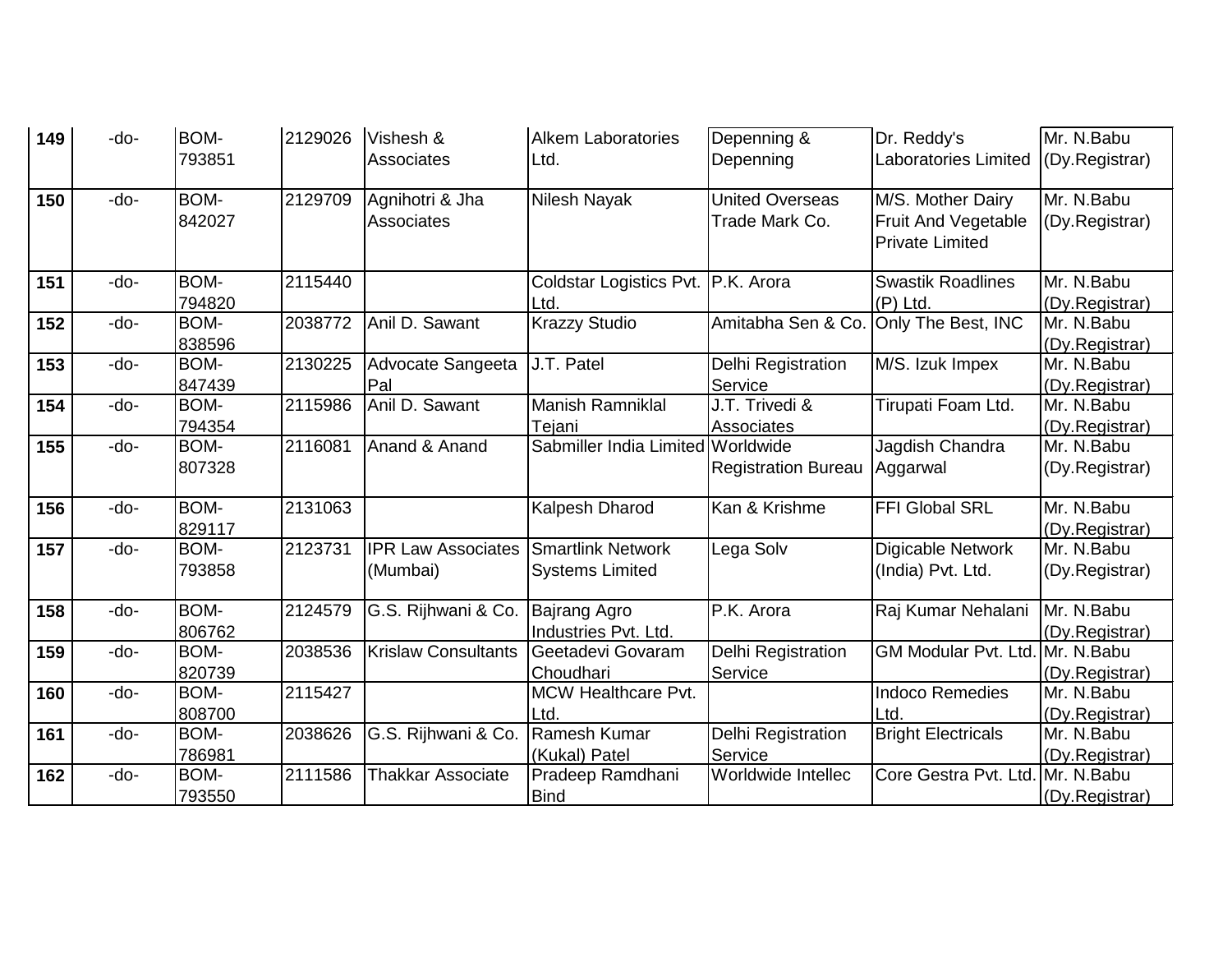| 163 | -do-       | BOM-        | 2113675 | Anil D. Sawant      | Saptarang Foods India AZB & Partners              |                                         | Bacardi & Co. Ltd.         | Mr. N.Babu     |
|-----|------------|-------------|---------|---------------------|---------------------------------------------------|-----------------------------------------|----------------------------|----------------|
|     |            | 793431      |         |                     | Pvt. Ltd.                                         |                                         |                            | (Dy.Registrar) |
| 164 | 11/1/2022  | BOM-        | 878488  | G.S. Rijhwani & Co. | Shri Kanhiylal                                    | <b>Delhi Registration</b>               | Nitin Mishra               | Mr. N.Babu     |
|     | 02.30 PM   | 721847      |         |                     | Takhtani                                          | <b>Services</b>                         |                            | (Dy.Registrar) |
| 165 | -do-       | BOM-        | 892928  |                     | Somatico Laboratories Nanavati & Nanavati Alembic |                                         |                            | Mr. N.Babu     |
|     |            | 130950      |         |                     | Pvt.Ltd.                                          | Advocates                               | Pharmaceuticals            | (Dy.Registrar) |
|     |            |             |         |                     |                                                   |                                         | Limited                    |                |
| 166 | 12/01/2022 | BOM-        | 1998603 | Makhija &           | <b>Sangeet Television</b>                         | Anand & Anand                           | Apple INC,                 | Mr. N.Babu     |
|     | 11.00 AM   | 784826      |         | <b>Associates</b>   | Network Pvt. Ltd.                                 |                                         |                            | (Dy.Registrar) |
| 167 | -do-       | <b>BOM-</b> | 2000614 | M.P. Mirchandani &  | Nazirahmed Nasibdar                               | <b>Intellect IPR</b>                    | Krona Liquatec             | Mr. N.Babu     |
|     |            | 786259      |         | Co.                 |                                                   | Consulting                              | Limited                    | (Dy.Registrar) |
| 168 | -do-       | BOM-        | 2617607 | Agnihotri & Jha     | Sachin Kumar Shukla                               | J.T. Jhala & Co.                        | Nareshbhai                 | Mr. N.Babu     |
|     |            | 865711      |         | Associates          |                                                   | Advocate                                | Omprakash Mishra           | (Dy.Registrar) |
| 169 | -do-       | BOM-        | 1999034 | Nishant K.          | Sandip Jagannath                                  |                                         | Medley                     | Mr. N.Babu     |
|     |            | 779311      |         | Upadhyay            | <b>Kadus</b>                                      |                                         | Pharmaceuticals            | (Dy.Registrar) |
| 170 | -do-       | BOM-        | 2017169 |                     | .B.F. Agritech And                                | Daswani & Daswani                       | <b>Cromton Greaves</b>     | Mr. N.Babu     |
|     |            | 786193      |         |                     | Export Pvt. Ltd.                                  |                                         | <b>Consumer Elecricals</b> | (Dy.Registrar) |
|     |            |             |         |                     |                                                   |                                         | Limited                    |                |
| 171 | -do-       | BOM-        | 2617608 | Agnihotri & Jha     | Sachin Kumar Shukla                               | J.T. Jhala & Co.                        | Nareshbhai                 | Mr. N.Babu     |
|     |            | 865710      |         | <b>Associates</b>   |                                                   | Advocate                                | Omprakash Mishra           | (Dy.Registrar) |
| 172 | -do-       | BOM-        | 2817394 | G. Ramji, Advocte   | Crown Distilleries Pvt.                           | <b>Bharti Registration</b>              | <b>Expose Apparels</b>     | Mr. N.Babu     |
|     |            | 851506      |         |                     | Ltd.                                              | Service                                 |                            | (Dy.Registrar) |
| 173 | -do-       | <b>BOM-</b> | 2006077 | Aditya & Associates | Omprakash Agarwal                                 | Anand & Anand                           | Parfums Christian          | Mr. N.Babu     |
|     |            | 819960      |         |                     |                                                   |                                         | Dior                       | (Dy.Registrar) |
| 174 | -do-       | BOM-        | 2830998 |                     | Naredra Shukla                                    | Nanavati Associates   Kaira Distric Co- |                            | Mr. N.Babu     |
|     |            | 854695      |         |                     |                                                   |                                         | <b>Operative Milk</b>      | (Dy.Registrar) |
|     |            |             |         |                     |                                                   |                                         | Producers Union Ltd.       |                |
| 175 | -do-       | BOM-        | 2875574 | Sajal Dutta         | Galenic                                           | J.T. Jhala & Co.                        | Eris Lifesciences          | Mr. N. Babu    |
|     |            | 854697      |         |                     | Pharmaceutical Pvt.                               | Advocate                                | Pvt. Ltd.                  | (Dy.Registrar) |
|     |            |             |         |                     | Ltd                                               |                                         |                            |                |
| 176 | -do-       | BOM-        | 2916161 | <b>Vishesh And</b>  | Medlife International                             | J.T. Jhala & Co.                        | <b>Medlife Heathace</b>    | Mr. N.Babu     |
|     |            | 865656      |         | Associates          | Pvt. Ltd.                                         | Advocate                                | Pvt. Ltd.                  | (Dy.Registrar) |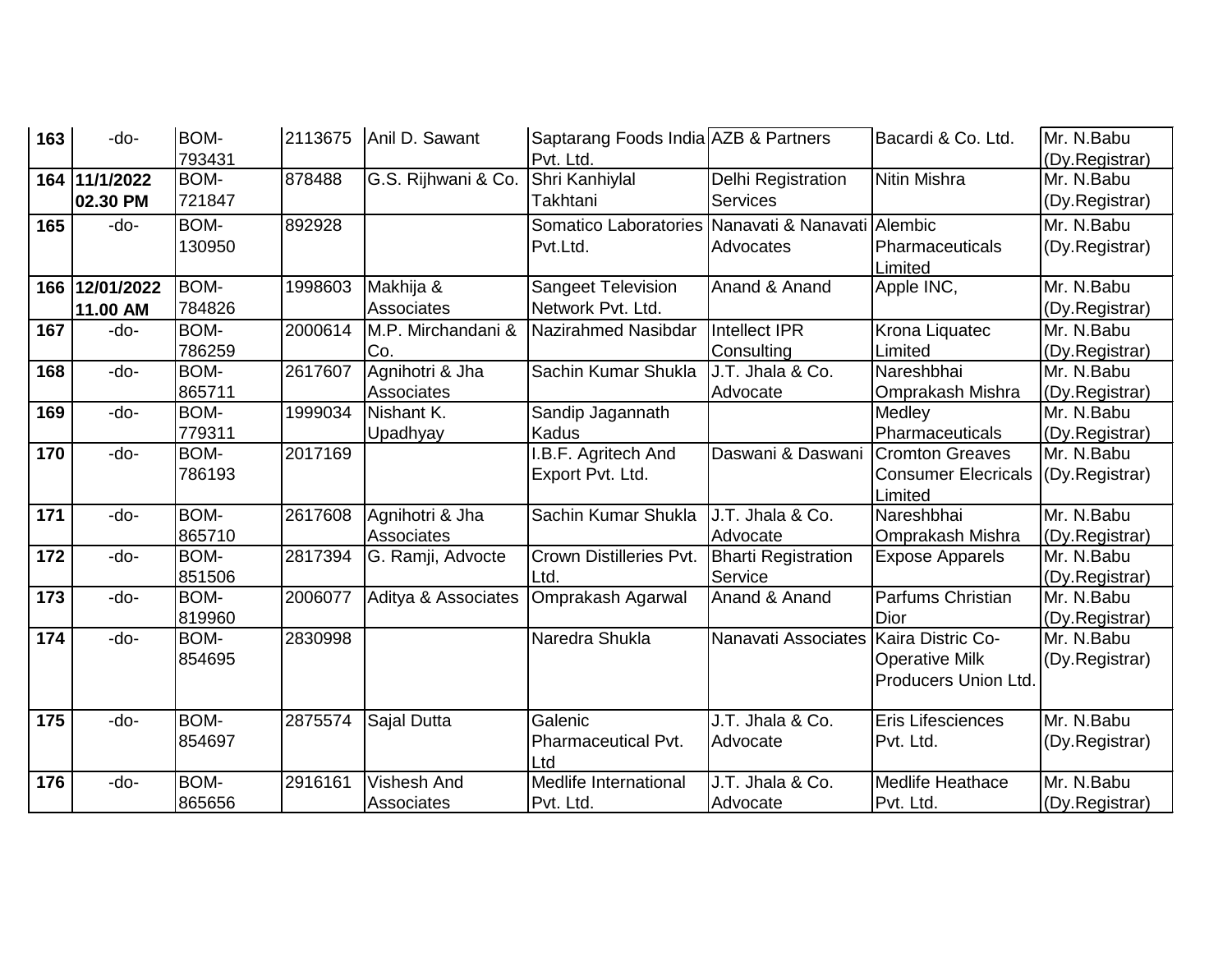| 177 | -do-       | BOM-   | 2899216 | Bhahwati & Co.       | <b>Fender Formulations</b>   |                      | <b>Theia Health Care</b>   | Mr. N.Babu     |
|-----|------------|--------|---------|----------------------|------------------------------|----------------------|----------------------------|----------------|
|     |            | 861662 |         |                      | PVT. LTD.                    |                      |                            | (Dy.Registrar) |
| 178 | -do-       | BOM-   | 2980883 |                      | Santosh Balaso               | <b>Rahul Ekanath</b> | S.R. Thorat Milk           | Mr. N.Babu     |
|     |            | 863354 |         |                      | Thorat                       | <b>Maral</b>         | Products PVT.LTD.          | (Dy.Registrar) |
| 179 | -do-       | BOM-   | 2957142 | <b>Vishesh And</b>   | Glenmark                     | J.T. Jhala & Co.     | Eris Lifesciences          | Mr. N.Babu     |
|     |            | 854942 |         | Associates           | Phramaceuticals Ltd.         | Advocate             | Pvt. Ltd.                  | (Dy.Registrar) |
|     |            |        |         |                      |                              |                      |                            |                |
| 180 | -do-       | BOM-   | 2018637 | Mahesh Bhagnari      | <b>MRS. Aurea Fonseca</b>    |                      | <b>Amar Raja Batteries</b> | Mr. N.Babu     |
|     |            | 824507 |         |                      |                              |                      | Limited                    | (Dy.Registrar) |
| 181 | -do-       | BOM-   | 3018859 | <b>Law Protector</b> | MRS. Rani Nandwani           |                      | Marion Biotech Pvt.        | Mr. N.Babu     |
|     |            | 864329 |         |                      |                              |                      | Ltd                        | (Dy.Registrar) |
| 182 | -do-       | BOM-   | 2017429 | <b>Law Protector</b> | Harshdeep Real               |                      | M/s KRBL Limited           | Mr. N.Babu     |
|     |            | 821738 |         |                      | Estate Pvt. Ltd.             |                      |                            | (Dy.Registrar) |
| 183 | -do-       | BOM-   | 2135610 |                      | Satyajit Chemicals           | K & S Parteners      | <b>DC Comics</b>           | Mr. N.Babu     |
|     |            | 828779 |         |                      | <b>Private Limited</b>       |                      |                            | (Dy.Registrar) |
| 184 | -do-       | BOM-   | 2981770 |                      | Ajanta Pharma Limited        |                      | Glenmark                   | Mr. N.Babu     |
|     |            | 855223 |         |                      |                              |                      | Pharmaceuticals            | (Dy.Registrar) |
| 185 | -do-       | BOM-   | 2006075 | Varikasery Law &     | Munawar khan                 | Lalji Advoctes       | <b>Techno Plast</b>        | Mr. N.Babu     |
|     |            | 819964 |         | <b>Marks</b>         |                              |                      |                            | (Dy.Registrar) |
| 186 | 12/1/2022  | BOM-   | 818972  | W.S. Kane & Co.      | Dineshchandra I.             | Madamser & Co.       | <b>Hydro Valves</b>        | Mr. N.Babu     |
|     | 02.30 PM   | 211652 |         |                      | Vaghani                      |                      |                            | (Dy.Registrar) |
| 187 | -do-       | BOM-   | 818973  | W.S. Kane & Co.      | Dineshchandra I.             | Madamser & Co.       | <b>Hydro Valves</b>        | Mr. N.Babu     |
|     |            | 211651 |         |                      | Vaghani                      |                      |                            | (Dy.Registrar) |
| 188 | -do-       | BOM-   | 818974  | W.S. Kane & Co.      | Dineshchandra I.             | Madamser & Co.       | <b>Hydro Valves</b>        | Mr. N.Babu     |
|     |            | 211650 |         |                      | Vaghani                      |                      |                            | (Dy.Registrar) |
| 189 | 13/01/2022 | BOM-   | 2026431 |                      | <b>CPR Distributors Pvt.</b> | Loyal Registration   | Lotus Herbals              | Mr. N.Babu     |
|     | 11.00 AM   | 786533 |         |                      | Ltd.                         | <b>Services</b>      | Limited                    | (Dy.Registrar) |
| 190 | -do-       | BOM-   | 2027589 | Rakesh Soni          | <b>Gopal Goyal</b>           |                      | Sona Spices Pvt.           | Mr. N.Babu     |
|     |            | 821907 |         |                      |                              |                      | Ltd.                       | (Dy.Registrar) |
| 191 | -do-       | BOM-   | 2022789 | Arjun T. Bhagat &    | Kamat Hotels (India)         | Bansal & Company     | <b>Lotus Herbals</b>       | Mr. N.Babu     |
|     |            | 825412 |         | Co.                  | Limited                      |                      | <b>Private Limited</b>     | (Dy.Registrar) |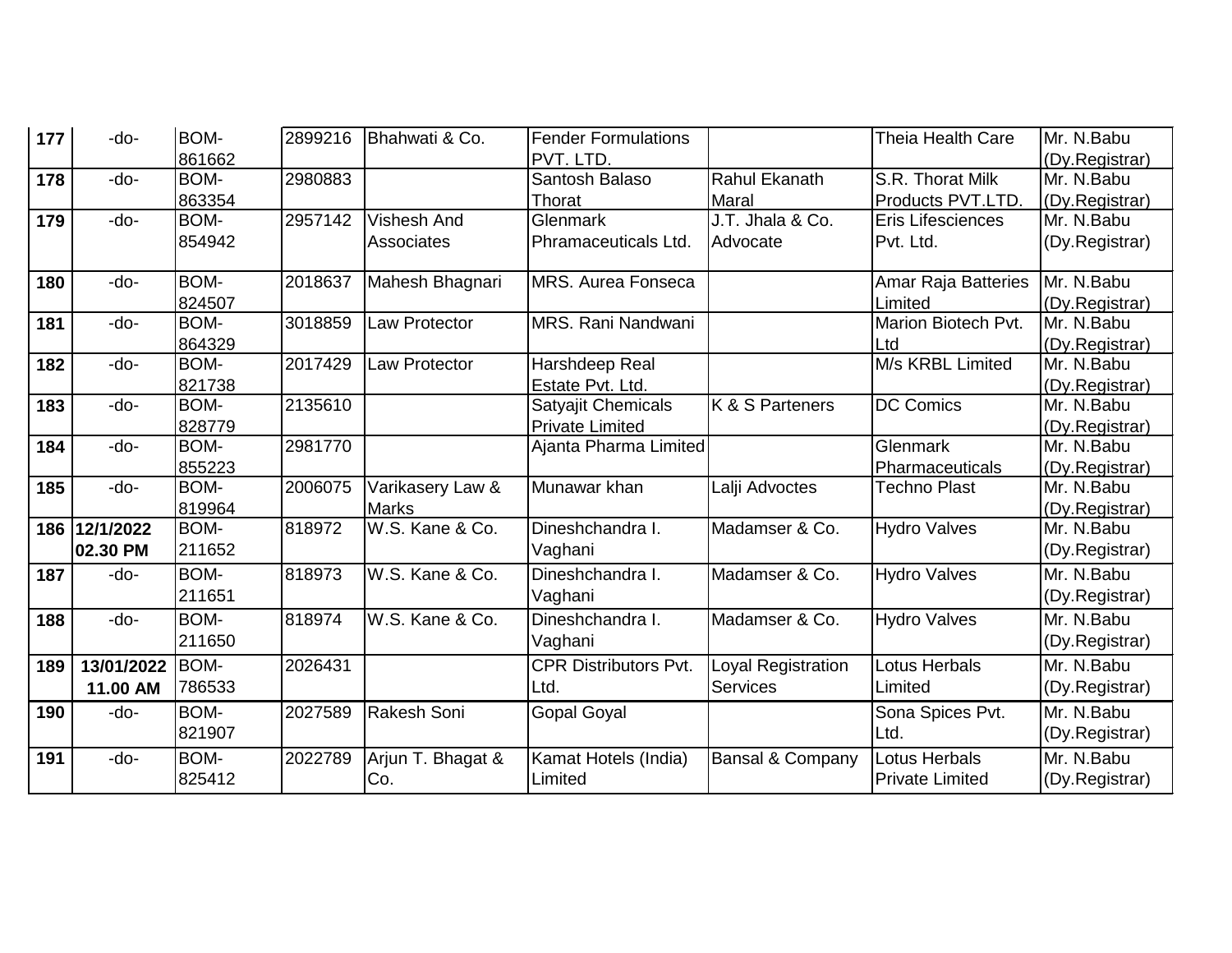| 192 | -do- | BOM-<br>786980        | 2026582 | <b>IPR Law Associates Natwar Lal Gupta</b><br>(Mumbai) |                                             | <b>Delhi Registration</b><br>Service         | Shri Tirupati Rice Mill Mr. N.Babu     | (Dy.Registrar)               |
|-----|------|-----------------------|---------|--------------------------------------------------------|---------------------------------------------|----------------------------------------------|----------------------------------------|------------------------------|
| 193 | -do- | BOM-<br>821776        | 2028917 | <b>IPR Law Associates</b><br>(Mumbai)                  | Sandesh Kumar Jain                          | Lall & Sethi                                 | <b>Bubbles</b><br>Incorporated         | Mr. N.Babu<br>(Dy.Registrar) |
| 194 | -do- | BOM-<br>838291        | 2030328 |                                                        | Mohammed Imran                              | P.C.N. Raghupathy                            | Vignesh Match<br>Works Pvt. Ltd.       | Mr. N.Babu<br>(Dy.Registrar) |
| 195 | -do- | BOM-<br>820740        | 2028263 | <b>IPR Law Associates</b><br>(Mumbai)                  | Mital Polyplast Pvt.<br>Ltd.                | Delhi Registration<br>Service                | <b>GM Modular Pvt. Ltd. Mr. N.Babu</b> | (Dy.Registrar)               |
| 196 | -do- | BOM-<br>787334        | 2028857 | <b>IPR Law Associates</b><br>(Mumbai)                  | <b>Atlas Tours And</b><br>Travels Pvt. Ltd. | P.K. Arora                                   | <b>Atlas Shoe Factory</b>              | Mr. N.Babu<br>(Dy.Registrar) |
| 197 | -do- | BOM-<br>787193        | 2022327 | Lalit K Jain                                           | Vasudev Anchan                              | Singh & Singh Law<br>Firm LLP                | ALV GmbH & Co.<br>KG.                  | Mr. N.Babu<br>(Dy.Registrar) |
| 198 | -do- | BOM-<br>787193        | 2022327 | Lalit K Jain                                           | Vasudev Anchan                              | Singh & Singh Law<br><b>Firm LLP</b>         | ALV GmbH & Co.<br>KG.                  | Mr. N.Babu<br>(Dy.Registrar) |
| 199 | -do- | BOM-<br>798356        | 2021111 | <b>International Trade</b><br><b>Marks Bureau</b>      | <b>Future Brands Limited</b>                | <b>Delhi Registration</b><br><b>Services</b> | Izuk Impex                             | Mr. N.Babu<br>(Dy.Registrar) |
| 200 | -do- | <b>BOM-</b><br>784831 | 2022787 | Arjun T. Bhagat &<br>Co.                               | Kamat Hotels (India)<br>Limited             | Loyal Registration<br><b>Services</b>        | Lotus Herbals<br>Limited               | Mr. N.Babu<br>(Dy.Registrar) |
| 201 | -do- | BOM-<br>787193        | 2022327 | Lalit K Jain                                           | Vasudev Anchan                              | Singh & Singh Law<br>Firm LLP                | ALV GmbH & Co.<br>KG.                  | Mr. N.Babu<br>(Dy.Registrar) |
| 202 | -do- | BOM-<br>787193        | 2022327 | Lalit K Jain                                           | Vasudev Anchan                              | Singh & Singh Law<br>Firm LLP                | ALV GmbH & Co.<br>KG.                  | Mr. N.Babu<br>(Dy.Registrar) |
| 203 | -do- | BOM-<br>787193        | 2022327 | Lalit K Jain                                           | Vasudev Anchan                              | Singh & Singh Law<br>Firm LLP                | ALV GmbH & Co.<br>KG.                  | Mr. N.Babu<br>(Dy.Registrar) |